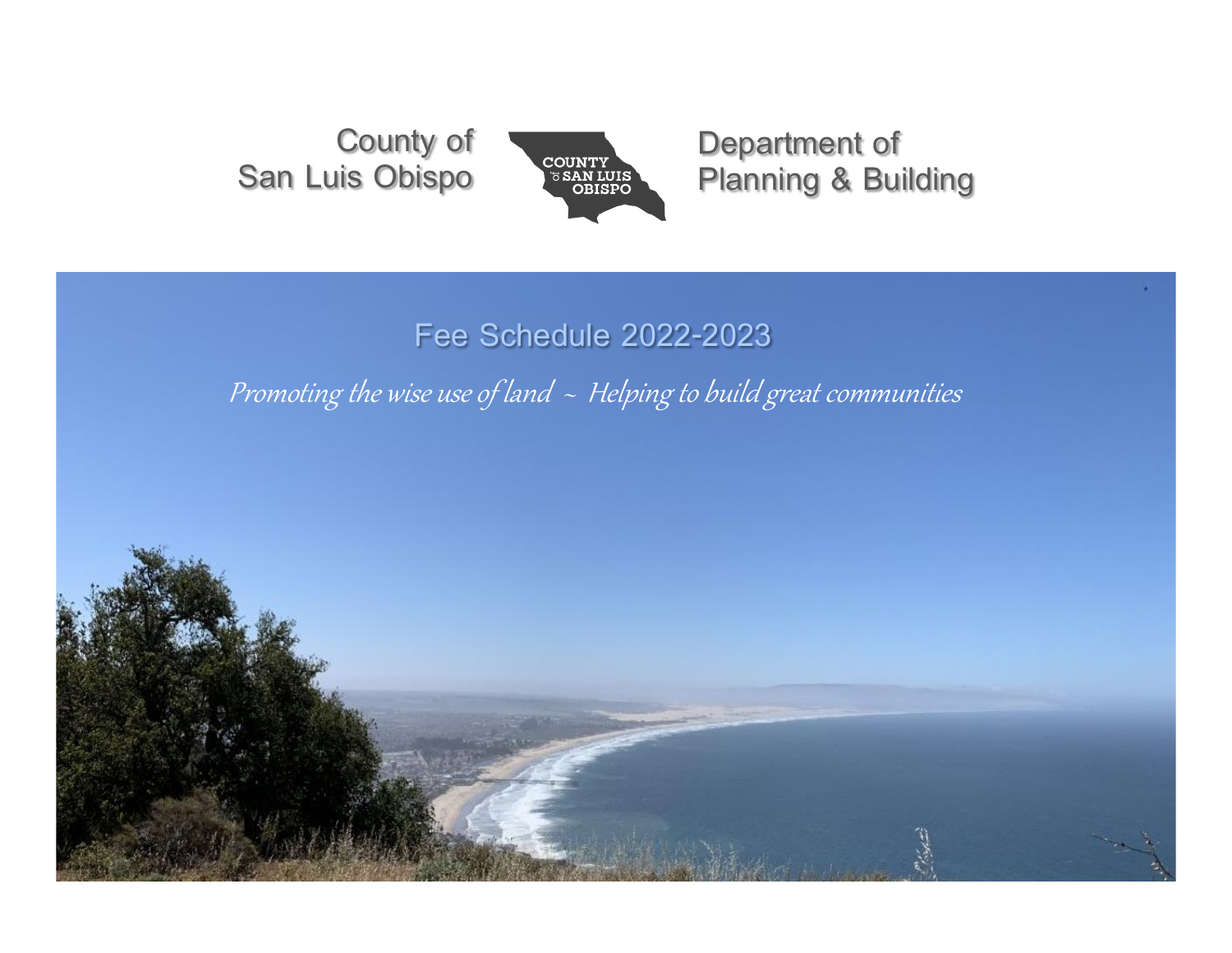### **New Construction Plan Check and Inspection Fees**

Non Fire-Rated Contruction \*

| <b>Fee Description</b>                                                    | <b>Unit Description</b>                          | <b>Fee Amount</b> |
|---------------------------------------------------------------------------|--------------------------------------------------|-------------------|
| 1. Residential (Single Family)                                            |                                                  |                   |
| Plan Check                                                                | per square foot (500 min sf,<br>10,000 max sf)   | \$1.21            |
| Inspection                                                                | per square foot (500 min sf,<br>10,000 max sf)   | \$0.84            |
| 2. Residential Accessory Structure                                        |                                                  |                   |
| <b>Plan Check</b>                                                         | per square foot (200 min sf,<br>7,500 max sf)    | \$1.60            |
| Inspection                                                                | per square foot (200 min sf,<br>7,500 max sf)    | \$0.82            |
| 3. Residential (Multi Family)                                             |                                                  |                   |
| <b>Plan Check</b>                                                         | per square foot (2,500 min sf,<br>22,500 max sf) | \$0.99            |
| Inspection                                                                | per square foot (2,500 min sf,<br>22,500 max sf) | \$0.95            |
| 4. Assembly, High Hazard, Educational, Institutional                      |                                                  |                   |
| <b>Plan Check</b>                                                         | per square foot (1,000 min sf,<br>12,250 max sf) | \$1.61            |
| Inspection                                                                | per square foot (1,000 min sf,<br>12,250 max sf) | \$1.34            |
| 5. Business, Mercantile                                                   |                                                  |                   |
| <b>Plan Check</b>                                                         | per square foot (1,000 min sf,<br>12,500 max sf) | \$1.59            |
| Inspection                                                                | per square foot (1,000 min sf,<br>12,500 max sf) | \$1.02            |
| 6. Factory and Industrial, Storage                                        |                                                  |                   |
| <b>Plan Check</b>                                                         | per square foot (1,000 min sf,<br>35,000 max sf) | \$0.50            |
| Inspection                                                                | per square foot (1,000 min sf,<br>35,000 max sf) | \$0.39            |
| * Fire-rated construction will be charged an additional flat fee of \$108 |                                                  |                   |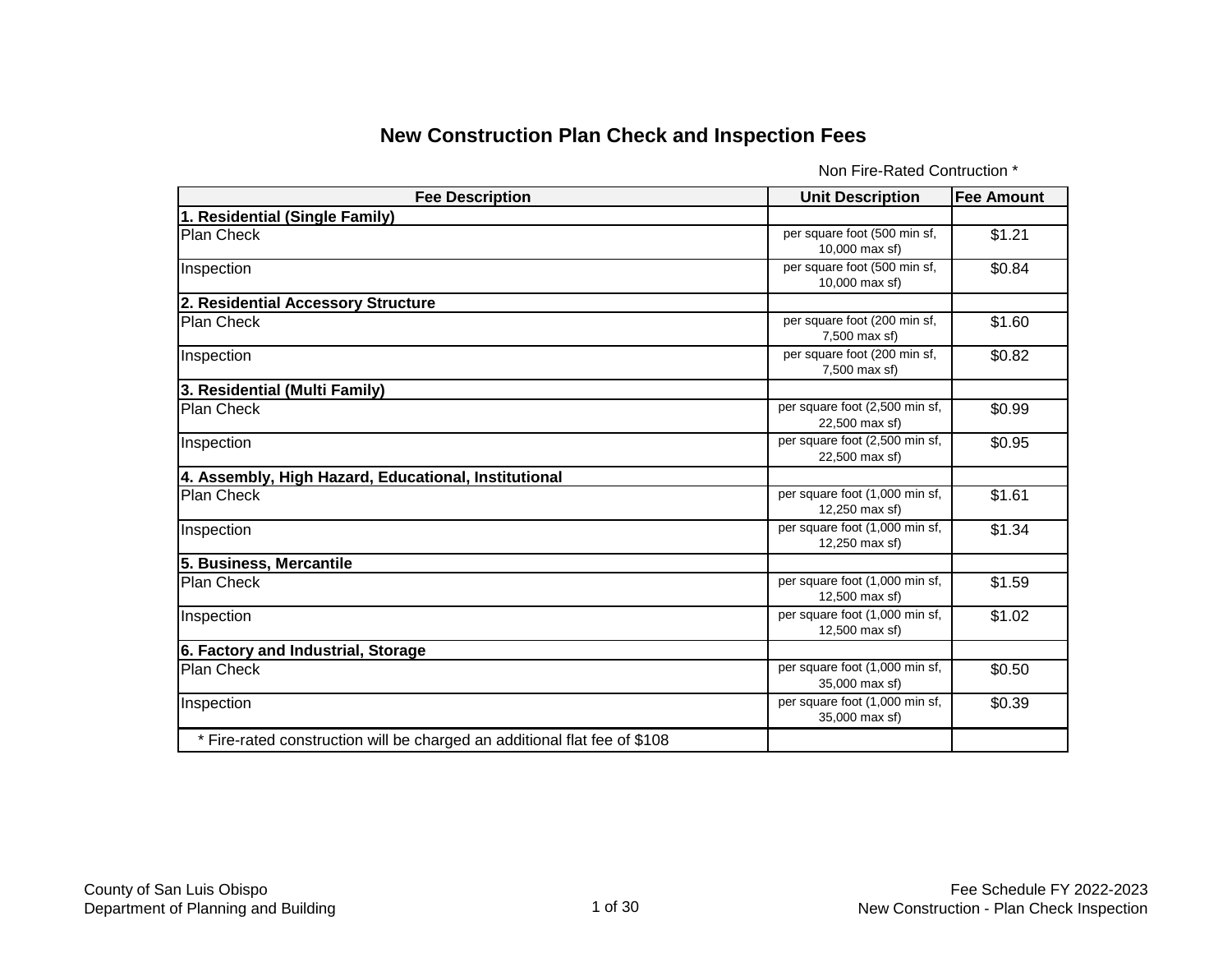### **New Construction Plan Check and Inspection Fees**

Non Fire-Rated Contruction \*

| <b>Fee Description</b>                                                    | <b>Unit Description</b>                          | <b>Fee Amount</b> |
|---------------------------------------------------------------------------|--------------------------------------------------|-------------------|
| 7. Utility & Misc (Commercial Accessory Structure)                        |                                                  |                   |
| <b>Plan Check</b>                                                         | per square foot (500 min sf,<br>10,000 max sf)   | \$1.08            |
| Inspection                                                                | per square foot (500 min sf,<br>10,000 max sf)   | \$0.72            |
| 8. Tenant Improvement - Assembly, High Hazard, Educational, Institutional |                                                  |                   |
| <b>Plan Check</b>                                                         | per square foot (400 min sf,<br>6,000 max sf)    | \$2.97            |
| Inspection                                                                | per square foot (400 min sf,<br>6,000 max sf)    | \$1.78            |
| 9. Tenant Improvement - Business, Mercantile                              |                                                  |                   |
| Plan Check                                                                | per square foot (400 min sf,<br>6,000 max sf)    | \$1.25            |
| Inspection                                                                | per square foot (400 min sf,<br>6,000 max sf)    | \$0.83            |
| 10. Tenant Improvement - Factory and Industrial, Storage                  |                                                  |                   |
| <b>Plan Check</b>                                                         | per square foot (300 min sf,<br>4,000 max sf)    | \$1.80            |
| Inspection                                                                | per square foot (300 min sf,<br>4,000 max sf)    | \$1.27            |
| 11. Shell                                                                 |                                                  |                   |
| <b>Plan Check</b>                                                         | per square foot (1,000 min sf,<br>15,000 max sf) | \$0.84            |
| Inspection                                                                | per square foot (1,000 min sf,<br>15,000 max sf) | \$0.68            |
| 12. Cannabis Greenhouse                                                   |                                                  |                   |
| Plan Check                                                                | per square foot (2,000 min sf,<br>25,000 max sf) | \$0.53            |
| Inspection                                                                | per square foot (2,000 min sf,<br>25,000 max sf) | \$0.40            |
| * Fire-rated construction will be charged an additional flat fee of \$108 |                                                  |                   |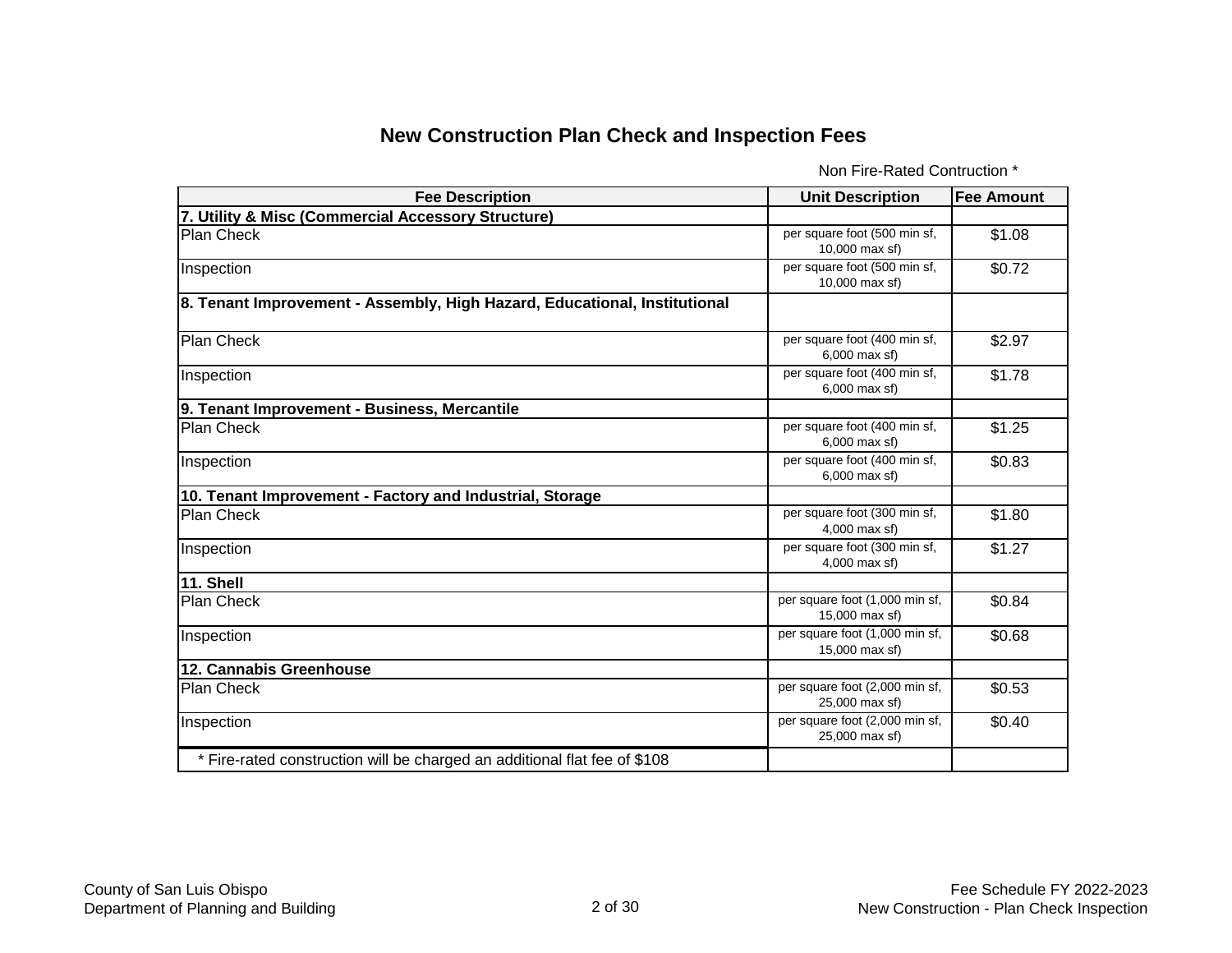## **Building Fixed Fees**

| <b>Fee Description</b>                                       | <b>Fee Amount</b> |
|--------------------------------------------------------------|-------------------|
| Accessibility                                                | \$<br>352         |
| Air Conditioning (Commercial)                                | \$<br>343         |
| Air Conditioning (Residential)                               | \$<br>316         |
| Air Handler                                                  | \$<br>289         |
| Annual Maintenance Electrician's fee                         | \$<br>181         |
| Awning / Canopy (Supported by Bldg)                          | \$<br>343         |
| <b>Balcony Addition / Deck</b>                               | \$<br>352         |
| Boiler                                                       | \$<br>289         |
| <b>Bridge</b>                                                | \$<br>1,136       |
| Carport / Shed < 500 sf                                      | \$<br>370         |
| Cell / Wireless Site (Cell, Radio, TV Antenna)               | \$<br>541         |
| Cell / Wireless Site (Cell Pole / Tower / Equipment Shelter) | \$<br>920         |
| Cell / Wireless Site (Cell Site Alteration / Remodel)        | \$<br>514         |
| Chiller                                                      | \$<br>289         |
| <b>Close Existing Openings</b>                               | \$<br>235         |
| <b>Commercial Coach</b>                                      | \$<br>541         |
| Compressor                                                   | \$<br>397         |
| <b>Covered Porch</b>                                         | \$<br>343         |
| Demolition - Minor                                           | \$<br>262         |
| Demolition - Major                                           | \$<br>316         |
| <b>Electrical Circuits, New</b>                              | \$<br>225         |
| Electrical Service, Meter Replacement                        | \$<br>279         |
| <b>Electrical Service, New</b>                               | \$<br>279         |
| <b>Energy Storage System</b>                                 | \$<br>262         |
| <b>Evaporative Cooler</b>                                    | \$<br>108         |
| <b>Exhaust Hood</b>                                          | \$<br>379         |
| Fence / Gate / Freestanding Wall                             | \$<br>316         |
| Fire Sprinkler Systems - Commercial                          | \$<br>397         |
| Fire Sprinkler Systems - Residential                         | \$<br>343         |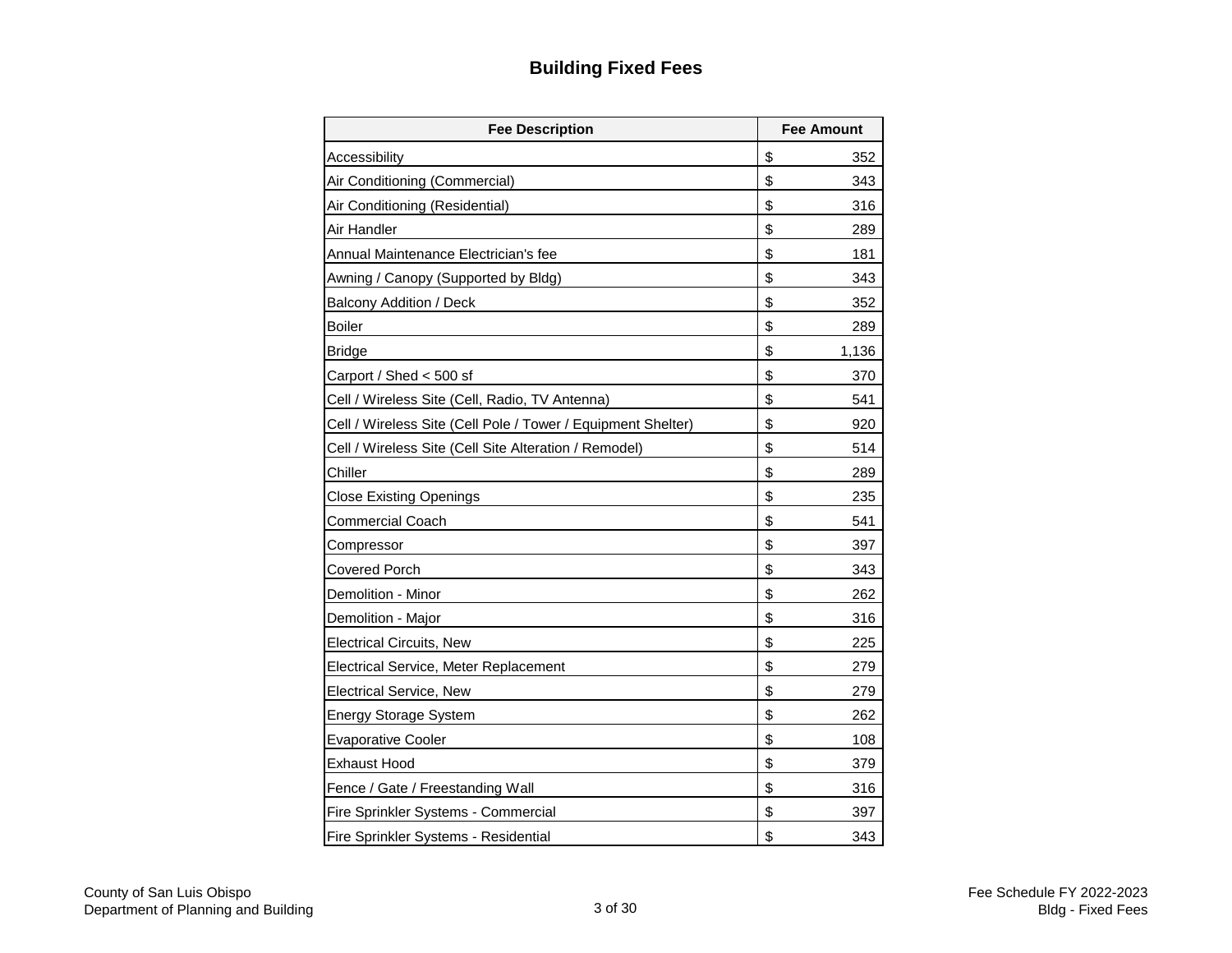## **Building Fixed Fees**

| <b>Fee Description</b>                     | <b>Fee Amount</b> |
|--------------------------------------------|-------------------|
| Fireplace                                  | \$<br>343         |
| Fixtures (ea)                              | \$<br>127         |
| <b>Flag Pole</b>                           | \$<br>289.        |
| Furnace - New                              | \$<br>262         |
| Furnace - Replacement                      | \$<br>262         |
| Gas System / Gas Piping / Fixture          | \$<br>262         |
| Generator                                  | \$<br>397         |
| Grading - Minor (1 acre or less disturbed) | \$<br>532         |
| Grading - Major (1 acre or more disturbed) | \$<br>1,407       |
| Grading - Commercial                       | \$<br>1,407       |
| Greenhouse (non-commercial, non-cannabis)  | \$<br>397         |
| Heater / Heat Pump                         | \$<br>262         |
| Incinerator                                | \$<br>262         |
| Manufactured Home - Single Wide            | \$<br>433         |
| Manufactured Home - Double / Triple Wide   | \$<br>541         |
| Manufactured Home - Foundation Only        | \$<br>325         |
| Manufactured Home - Removal                | \$<br>262         |
| Moved Building - Residential               | \$<br>622         |
| Partition - Interior                       | \$<br>235         |
| Patio Cover                                | \$<br>370         |
| Photovoltaic System - Commercial           | \$<br>370         |
| Photovoltaic System - Residential          | \$<br>262         |
| Pile / Other Foundations                   | \$<br>397         |
| <b>Plumbing Repair</b>                     | \$<br>225         |
| Remodel - Residential (Alterations)        | \$<br>614         |
| Reroof - Commercial                        | \$<br>424         |
| Reroof - Residential                       | \$<br>289         |
| Residing / Stucco - One Story              | \$<br>262         |
| Residing / Stucco - Multistory             | \$<br>289         |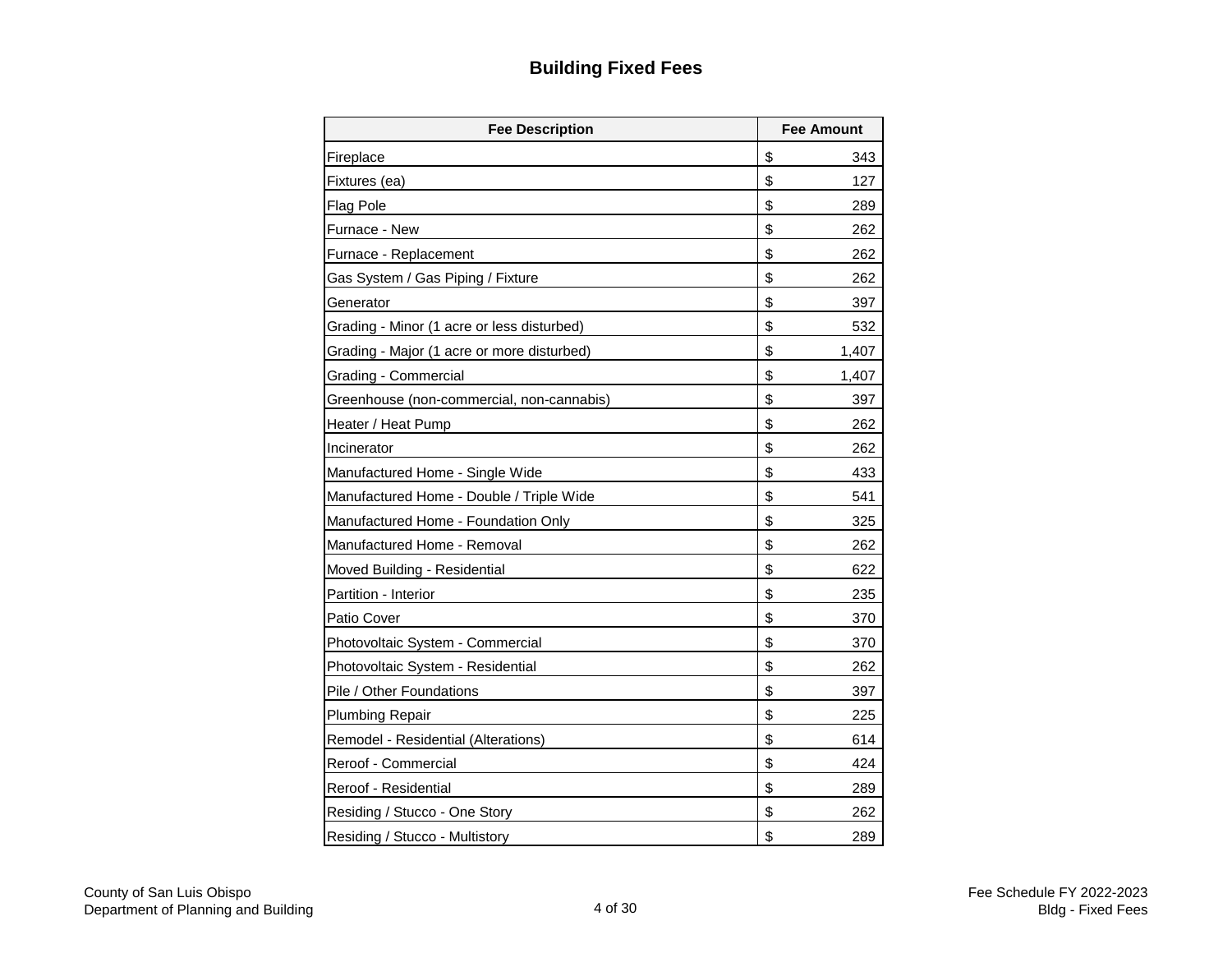## **Building Fixed Fees**

| <b>Fee Description</b>                         | <b>Fee Amount</b> |  |  |
|------------------------------------------------|-------------------|--|--|
| Retaining Wall - Engineered                    | \$<br>406         |  |  |
| Retaining Wall - Not Engineered                | \$<br>316         |  |  |
| Room Addition - First Story                    | \$<br>532         |  |  |
| Room Addition - Multistory                     | \$<br>622         |  |  |
| Septic - Major Repair                          | \$<br>343         |  |  |
| Septic Abandonment / Reuse                     | \$<br>289         |  |  |
| Septic Monitoring Program                      | \$<br>668         |  |  |
| Septic System - Conventional, New              | \$<br>668         |  |  |
| Septic System - Non-Conventional, New          | \$<br>992         |  |  |
| Sewer, Building                                | \$<br>289         |  |  |
| Shower Pan                                     | \$<br>171         |  |  |
| Signs - Monument / Freestanding (Non-Electric) | \$<br>306         |  |  |
| Signs - Pole (Non-Electric)                    | \$<br>316         |  |  |
| Signs - Wall (Non-Electric)                    | \$<br>262         |  |  |
| Skylight                                       | \$<br>289         |  |  |
| Solar Water System                             | \$<br>279         |  |  |
| Spa or Hot Tub (Prefabricated)                 | \$<br>343         |  |  |
| <b>Stairs</b>                                  | \$<br>343         |  |  |
| Storage Racks / Catwalks                       | \$<br>595         |  |  |
| Swimming Pool / Spa                            | \$<br>541         |  |  |
| <b>Temporary Power Services</b>                | \$<br>225         |  |  |
| Temporary Trailer - Residential                | \$<br>279         |  |  |
| Vent Fan / Chimney Vent                        | \$<br>225         |  |  |
| Walk-in box / Refrig Coil / Refrig Compressor  | \$<br>279         |  |  |
| Water Heater                                   | \$<br>225         |  |  |
| <b>Water Pump</b>                              | \$<br>279         |  |  |
| Water Reclamation (Gray Water, New)            | \$<br>316         |  |  |
| Water Tank                                     | \$<br>316         |  |  |
| Window / Sliding Glass Door                    | \$<br>262         |  |  |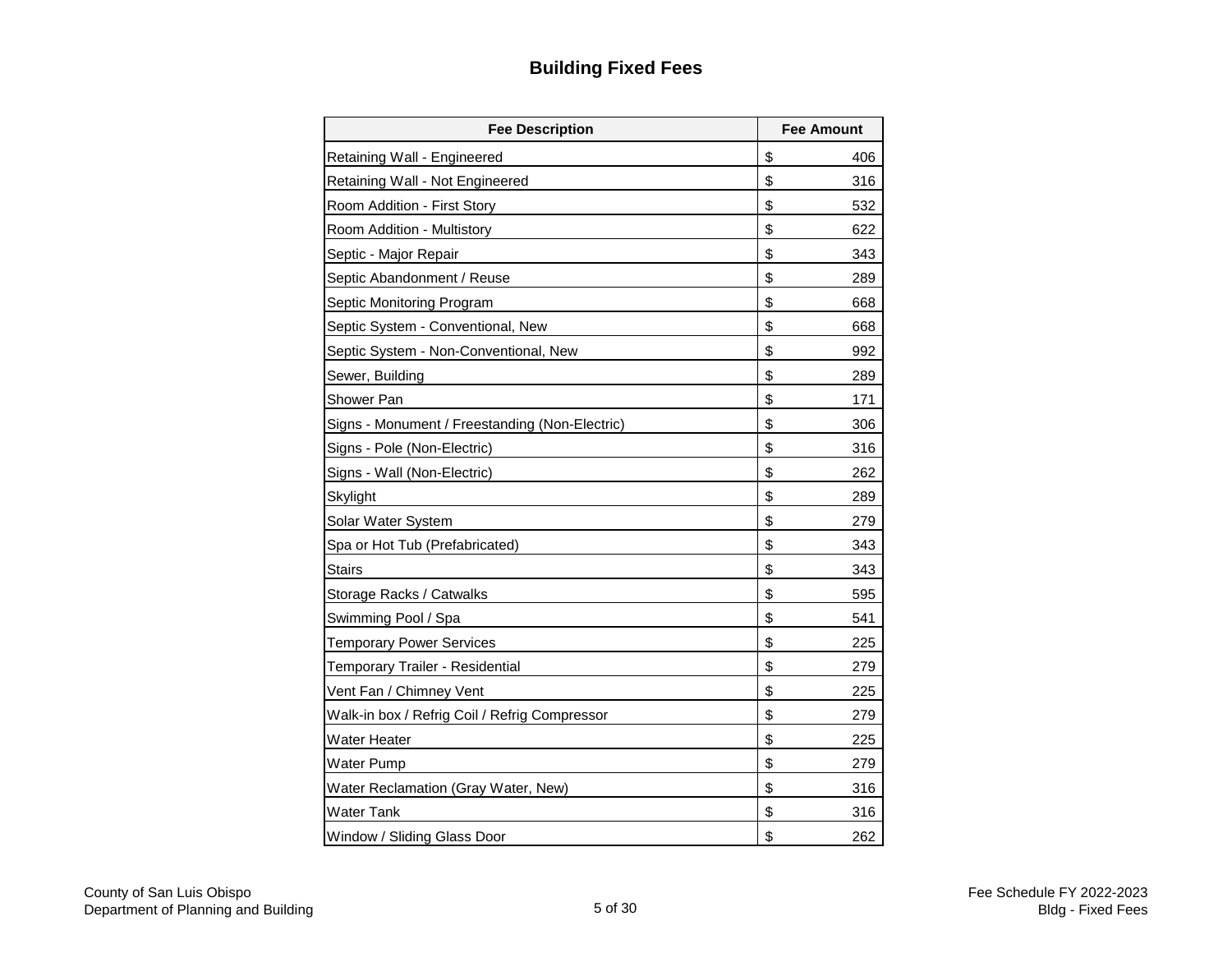## **Ag Exempt - Building and Grading**

| <b>Fee Code</b> | <b>Fee Description</b>                     | <b>Fee Amount</b> |        |  |  |
|-----------------|--------------------------------------------|-------------------|--------|--|--|
| J28             | Ag Exempt Bldg Permit (Planner Review)     | - \$              | 519.00 |  |  |
| J29             | Ag Exempt Grading Permit (Planner Review)  | S                 | 537.00 |  |  |
| <b>AEB</b>      | Ag Exempt Building (Plans Examiner Review) | S                 | 135.00 |  |  |
| AEG             | Ag Exempt Grading (Plans Examiner Review)  | S                 | 216.00 |  |  |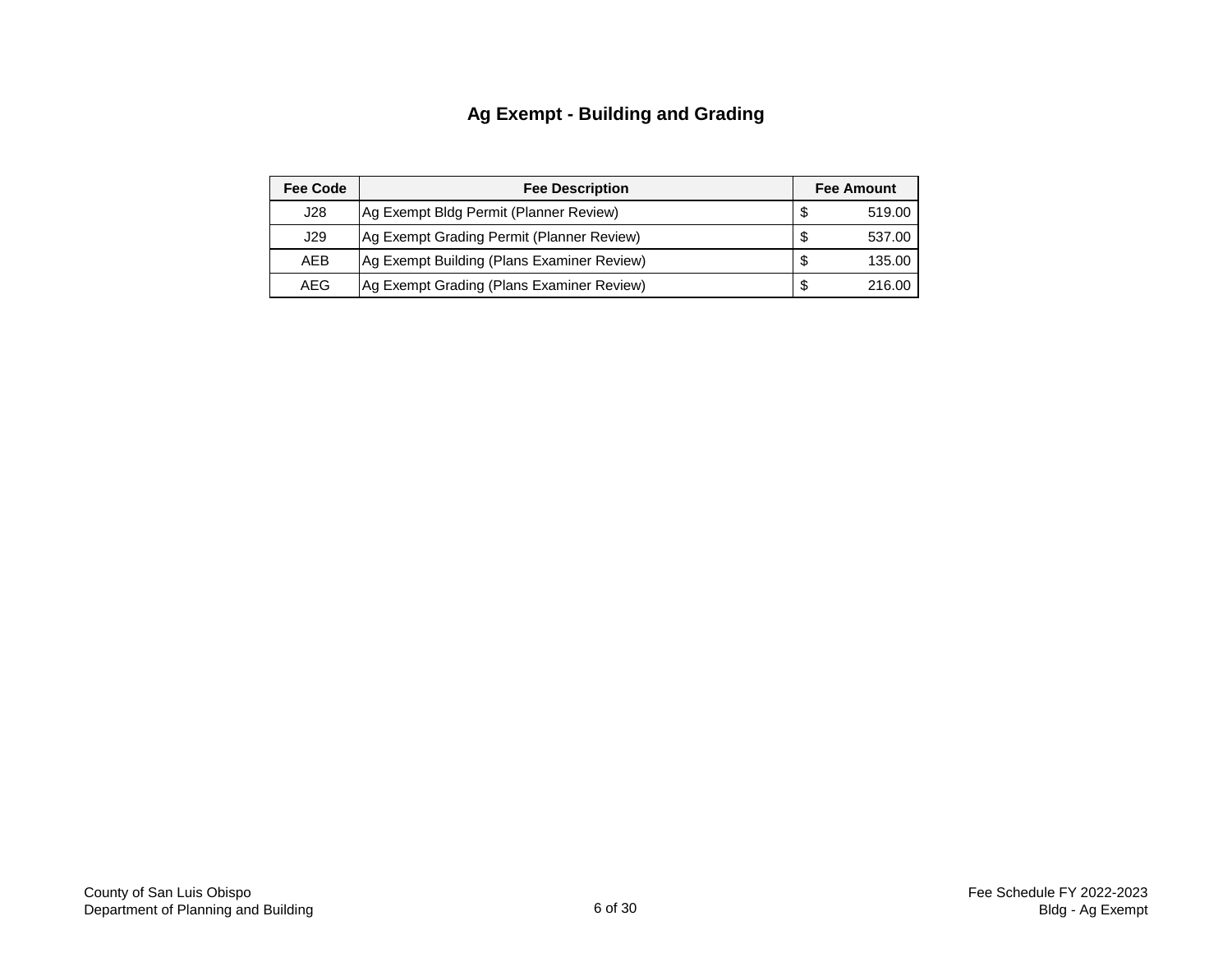### **Miscellaneous Building Permit Fees**

| See Footnotes 1, 3, 4, 5                                       |                   |               |
|----------------------------------------------------------------|-------------------|---------------|
| <b>Work Item</b>                                               | <b>Unit</b>       | Fee           |
| <b>Allocation / Allotment Request</b>                          |                   |               |
| Allocation /Allotment System Administration                    |                   | \$<br>32.00   |
| (non-refundable)                                               |                   |               |
| Allocation deposit toward future processing of building permit | Per Dwelling Unit | \$<br>500.00  |
| application to be filed concurrently                           |                   |               |
| Alternate Material Request (ALTM)                              |                   | 433.00        |
| Construction Waste Management Plan (CWMP)                      |                   | 189.00        |
| Grading < 5K - NPDES Plan Check & Inspection                   |                   | 866.00        |
| Grading > 5K - NPDES Plan Check & Inspection                   |                   | 1,353.00      |
| Scanning Surcharge for Building Plan Submitted via Hard Copy   |                   | \$<br>325.00  |
| (Y02)                                                          |                   |               |
| Time Extension - Building Permit                               |                   | \$<br>200 min |

#### **Hourly Plan Check and Inspection Fees** See Footnotes 1, 3, 4, 6, 26

| __<br>___<br>_____<br>____                           |                       |            |
|------------------------------------------------------|-----------------------|------------|
| <b>Plan</b><br>$\sim$ hook<br>Hourly<br><b>UNGUN</b> | Der F<br>: Hour<br>ы. | .<br>1 U U |
| – Ilnsr<br>Hourly<br>зно.                            | Per Hour              | 100<br>ט ו |

#### **California State Fees**

These fees are collected on behalf of the State of California

| Work Item                                                                   | Unit and Fee                                                                                 |
|-----------------------------------------------------------------------------|----------------------------------------------------------------------------------------------|
| California Building Administration Standards Fee                            | \$1.00 for every \$25,000 in valuation or fraction thereof<br>$\frac{1}{2}$ (minimum \$1.00) |
| Strong-Motion Instrumentation Program (SMIP) Fee -<br>Residential 1-3 Story | Valuation amount $x $ 0.00013 = \text{Fee (minimum $ 0.50)}$                                 |
| Strong-Motion Instrumentation Program (SMIP) Fee - All Others               | Valuation amount $x $ 0.00028$ = Fee (minimum \$ 0.50)                                       |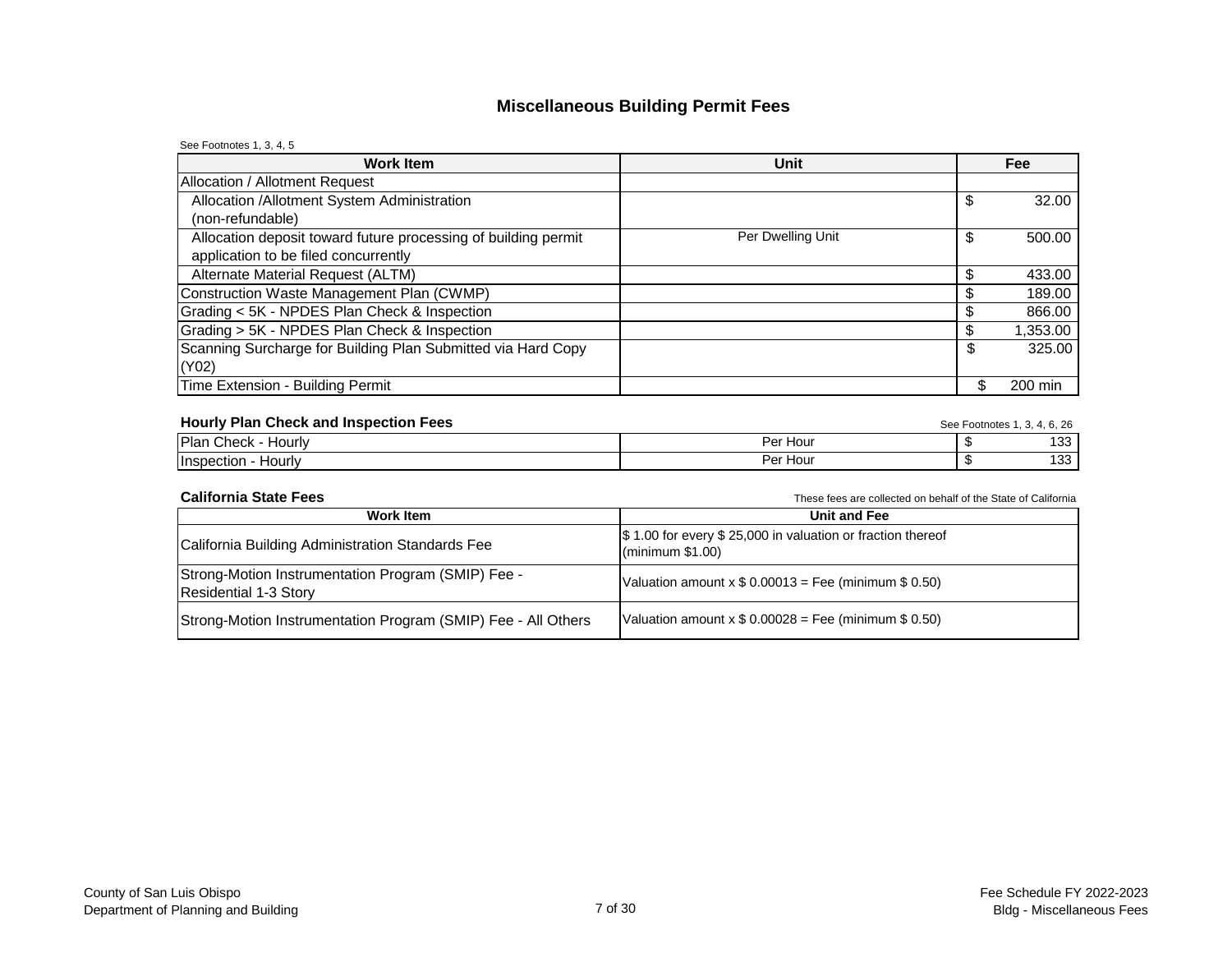| See Footnotes 1, 3, 4, 5, 37, and specific |
|--------------------------------------------|
| notes cited for individual items           |

| Fee<br>Code      | <b>Fee Description</b>                                                                                                                                                                                                       |                           | <b>Base Fee</b>                | <b>Public</b><br><b>Works</b> |                         | Env |                         | Health   Cal Fire |               | <b>AG</b><br>Comm |                | <b>Clerk</b><br><b>Rec</b> | <b>Footnotes and Comments</b>                                                                                                               |
|------------------|------------------------------------------------------------------------------------------------------------------------------------------------------------------------------------------------------------------------------|---------------------------|--------------------------------|-------------------------------|-------------------------|-----|-------------------------|-------------------|---------------|-------------------|----------------|----------------------------|---------------------------------------------------------------------------------------------------------------------------------------------|
| <b>R20</b>       | Addressing for Building Permits / Pre-Addressing Request (per<br>address)                                                                                                                                                    | $\mathfrak{S}$            | 253.00                         |                               |                         |     |                         |                   |               |                   |                |                            |                                                                                                                                             |
| J27              | Ag Preserve - Williamson Act Land Conservation Contract -<br>Compliance Review with APRC Hearing                                                                                                                             | $\mathfrak{L}$            | 3,021.00                       |                               |                         |     |                         |                   |               |                   |                |                            |                                                                                                                                             |
| J26              | Ag Preserve - Williamson Act Land Conservation Contract -<br><b>General Compliance Review</b>                                                                                                                                | $\boldsymbol{\mathsf{S}}$ | 1,159.00                       |                               |                         |     |                         |                   |               |                   |                |                            |                                                                                                                                             |
| J20              | Agricultural Preserve - Application and Land Conservation<br>Contract                                                                                                                                                        | \$                        | 5,480.00                       |                               |                         |     |                         |                   |               |                   |                |                            |                                                                                                                                             |
| J24              | Agricultural Preserve - Non-Renewal                                                                                                                                                                                          | \$                        | 2,121.00                       |                               |                         |     |                         |                   |               |                   |                |                            |                                                                                                                                             |
| L84              | Airport Land Use Commission Review                                                                                                                                                                                           | \$                        | 1,454.00                       |                               |                         |     |                         |                   |               |                   |                |                            | See Footnote 22                                                                                                                             |
| <b>R26</b>       | Amendment to Approved Land Use Permit / Subdivision                                                                                                                                                                          | \$                        | 7,038.00                       |                               | \$                      | 150 |                         |                   |               |                   |                |                            | A revised map or conditions of approval<br>after application has been considered by<br>SRB, Planning Commission or Board of<br>Supervisors. |
| A30              | Appeal - Approval / Denial Land Use Permit / Subdivision / Curb,<br>Gutter, and Sidewalk Waiver, Request for Review of<br>Environmental Determination, Building Code Interpretation, or<br>Decision of the Building Official | \$                        | 850.00                         |                               |                         |     |                         |                   |               |                   |                |                            | See Footnote 6                                                                                                                              |
| ARC1             | Archaeology Review - Tier I                                                                                                                                                                                                  | \$                        | 423.00                         |                               |                         |     |                         |                   |               |                   |                |                            |                                                                                                                                             |
| AR <sub>C2</sub> | Archaeology Review - Tier II                                                                                                                                                                                                 | $\mathfrak{S}$            | 1,621.00                       |                               |                         |     |                         |                   |               |                   |                |                            |                                                                                                                                             |
| BIO <sub>1</sub> | Biology Review - Tier I                                                                                                                                                                                                      | $\overline{\mathcal{S}}$  | 423.00                         |                               |                         |     |                         |                   |               |                   |                |                            |                                                                                                                                             |
| BIO <sub>2</sub> | <b>Biology Review - Tier II</b>                                                                                                                                                                                              | \$                        | 1,621.00                       |                               |                         |     |                         |                   |               |                   |                |                            |                                                                                                                                             |
| L <sub>01</sub>  | <b>Business License Review</b>                                                                                                                                                                                               | \$                        | 229.00                         |                               |                         |     |                         |                   |               |                   |                |                            |                                                                                                                                             |
| <b>L03C</b>      | Business License Review - Vacation Rental (Coastal)                                                                                                                                                                          | \$                        | 422.00                         |                               |                         |     |                         |                   |               |                   |                |                            |                                                                                                                                             |
| <b>L03W</b>      | Business License Review - Vacation Rental (Williamson Act)                                                                                                                                                                   | $\boldsymbol{\mathsf{S}}$ | 396.00                         |                               |                         |     |                         |                   |               |                   |                |                            |                                                                                                                                             |
| <b>S50</b>       | Certificate of Compliance - Real Time Billing Deposit Fee                                                                                                                                                                    |                           | $$6,656 +$<br>processing costs | \$<br>$278$ \ \$ 443          |                         |     | $\sqrt{3}$              | 642               |               |                   | \$             |                            | 50 See Footnote 31.                                                                                                                         |
| L <sub>09</sub>  | Coastal Well - Non-Appealable                                                                                                                                                                                                | \$                        | 419                            |                               |                         |     |                         |                   |               |                   |                |                            |                                                                                                                                             |
| C <sub>50</sub>  | Coastal Zone - Tier I                                                                                                                                                                                                        | \$                        | 631                            |                               |                         |     |                         |                   |               |                   |                |                            | See Footnote 19                                                                                                                             |
| <b>C70</b>       | Coastal Zone - Tier II                                                                                                                                                                                                       | \$                        | 1,601                          |                               |                         |     |                         |                   |               |                   |                |                            | See Footnote 19                                                                                                                             |
| L15              | Condition Compliance - Land Use / Subdivision - Tier I                                                                                                                                                                       | $\mathfrak{S}$            | 887                            |                               |                         |     |                         |                   |               |                   |                |                            | See Footnote 13                                                                                                                             |
| L18              | Condition Compliance - Land Use / Subdivision - Tier II                                                                                                                                                                      | $\overline{\mathbf{S}}$   | 1,451                          |                               |                         |     |                         |                   |               |                   |                |                            | See Footnote 13                                                                                                                             |
| L45              | Conditional Use Permit / Development Permit                                                                                                                                                                                  | $\boldsymbol{\mathsf{S}}$ |                                | $6,841$ \$ 1,904              | $\mathfrak{S}$          | 880 | $\sqrt[6]{\frac{1}{2}}$ | 885               | $\sqrt[6]{2}$ | 794               | $\sqrt[6]{2}$  |                            | 50 See Footnote 8                                                                                                                           |
| L42              | Conditional Use Permit / Development Permit to Modify Land<br><b>Use Ordinance</b>                                                                                                                                           | \$                        | 7,348                          | \$1,904                       | $\overline{\mathbf{S}}$ | 880 | $\sqrt[6]{3}$           | 885               | $\bullet$     | 794               | $\mathfrak{F}$ |                            | 50 See Footnote 8                                                                                                                           |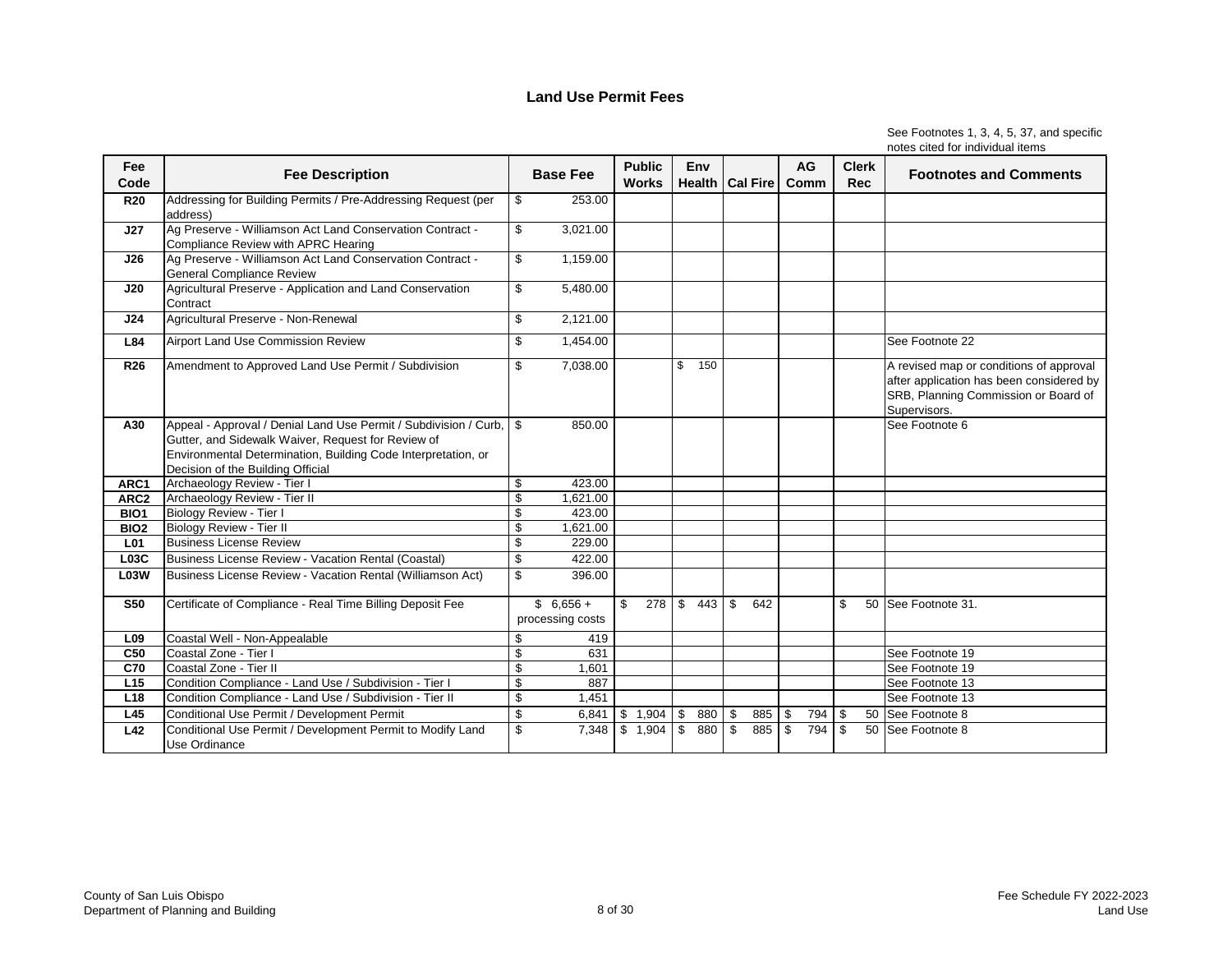| See Footnotes 1, 3, 4, 5, 37, and specific |
|--------------------------------------------|
| notes cited for individual items           |

| Fee<br>Code     | <b>Fee Description</b>                                                               |                          | <b>Base Fee</b>                 |                           | <b>Public</b><br><b>Works</b> |                         | Env               |                | Health   Cal Fire |                           | <b>AG</b><br><b>Comm</b> |                          | <b>Clerk</b><br><b>Rec</b> | <b>Footnotes and Comments</b>                                                                               |
|-----------------|--------------------------------------------------------------------------------------|--------------------------|---------------------------------|---------------------------|-------------------------------|-------------------------|-------------------|----------------|-------------------|---------------------------|--------------------------|--------------------------|----------------------------|-------------------------------------------------------------------------------------------------------------|
| <b>T10</b>      | Continuances - All Hearing Types / Boards                                            | \$                       | 133                             |                           |                               |                         |                   |                |                   |                           |                          |                          |                            |                                                                                                             |
| L <sub>51</sub> | Curb Gutter and Sidewalk Waiver Request                                              | \$                       | 291                             | \$                        | $\overline{245}$              |                         |                   |                |                   |                           |                          |                          |                            |                                                                                                             |
| C90             | <b>Emergency Permit</b>                                                              | \$                       | 837                             |                           |                               |                         |                   |                |                   |                           |                          |                          |                            |                                                                                                             |
| J06             | General Plan / Ordinance Amendment - Add On Fee                                      | $\mathfrak{S}$           | 3,274                           |                           |                               |                         |                   |                |                   |                           |                          |                          |                            | See Footnotes 1, 21                                                                                         |
| J <sub>01</sub> | General Plan / Ordinance Amendment - Real Time Billing<br>Deposit + processing costs | \$                       | 8,000                           |                           |                               | $\mathbb{S}$            | 813               |                |                   |                           | \$1,502                  | \$                       |                            | 50 See Footnotes 1, 8, 19, 21                                                                               |
| J <sub>05</sub> | <b>General Plan Conformity Report</b>                                                | \$                       | 1,216                           |                           |                               |                         |                   |                |                   |                           |                          |                          |                            |                                                                                                             |
| <b>X19A,B</b>   | Grading Alternative Review Program - Coastal San Luis RCD                            | $\mathfrak{S}$           | 379                             |                           |                               |                         |                   |                |                   |                           |                          |                          |                            | Includes \$4 Transfer fee. See Footnote<br>27                                                               |
| <b>X18A,B</b>   | Grading Alternative Review Program - Upper Salinas Las Tablas<br><b>RCD</b>          | $\mathfrak{F}$           | 379                             |                           |                               |                         |                   |                |                   |                           |                          |                          |                            | Includes \$4 Transfer fee. See Footnote<br>27                                                               |
| J <sub>07</sub> | LAFCO Application Review - Real Time Billing Deposit +<br>processing costs           | \$                       | 1,202                           |                           |                               |                         |                   |                |                   |                           |                          |                          |                            | See Footnote 29                                                                                             |
| L85             | Legal Notice (advertised)                                                            | \$                       | 135                             |                           |                               |                         |                   |                |                   |                           |                          |                          |                            |                                                                                                             |
| L86             | Legal Notice (non-appealable project)                                                | \$                       | 135                             |                           |                               |                         |                   |                |                   |                           |                          |                          |                            |                                                                                                             |
| T32             | Lot Line Adjustment - Final Approval with Certificate of<br>Compliance               | $\mathfrak{S}$           | 600                             |                           |                               |                         |                   |                |                   |                           |                          |                          |                            | See Footnote 31                                                                                             |
| <b>S01</b>      | Lot Line Adjustment - Tier I                                                         | \$                       | 1,192                           | \$                        | 303                           | $\mathfrak{S}$          | 688               |                |                   | \$                        | 521                      | \$                       |                            | 50 See Footnote 14                                                                                          |
| <b>S02</b>      | Lot Line Adjustment - Tier II                                                        | $\overline{\mathcal{S}}$ | 5,026                           | $\sqrt[6]{3}$             | 303                           | $\overline{\mathbf{s}}$ | 688               |                |                   | $\overline{\mathbb{S}}$   | 521                      | $\overline{\mathcal{S}}$ | 50                         |                                                                                                             |
| L30             | Minor Use Permit - Tier I                                                            | $\mathbb{S}$             | 2,676                           | $\boldsymbol{\mathsf{S}}$ | 459                           | $\bigoplus$             | 790               | $\frac{1}{2}$  | 885               | $\boldsymbol{\mathsf{S}}$ | 554                      | $\overline{\mathcal{S}}$ |                            | 50 See Footnote 10                                                                                          |
| L31             | Minor Use Permit - Tier II                                                           | \$                       | 3,625                           | \$                        | 459                           | $\mathfrak s$           | 790               | $\sqrt[6]{2}$  | 885               | $\mathbb{S}$              | 554                      | $\$\$                    |                            | 50 See Footnote 11                                                                                          |
| L32             | Minor Use Permit - Tier III                                                          | $\overline{\$}$          | 4,251                           | $\mathfrak{S}$            | 459                           | $\overline{\mathbf{s}}$ | 790               | $\mathfrak{S}$ | 885               | $\mathfrak{S}$            | 554                      | $\mathfrak s$            |                            | 50 See Footnote 12                                                                                          |
| L62             | Oil Wells - Annual Review                                                            | \$                       | 1,055                           |                           |                               |                         |                   |                |                   |                           |                          |                          |                            | See Footnote 1                                                                                              |
| <b>S20</b>      | Parcel Map                                                                           | \$                       | $9,311$ \ $\overline{\$}$ 1,084 |                           |                               |                         | See Env<br>Health | $\mathfrak{S}$ | 934               | \$                        | 704                      | \$                       | 50                         | See Footnote 8. See Footnote 34 when<br>application includes concurrent TDC<br>receiver site determination. |
| L52             | Pre - Application Meeting                                                            | \$                       | 682                             | \$                        | 199                           | $\mathfrak{S}$          | 573               | \$             | 359               | \$                        | 253                      |                          |                            | See Footnote 8                                                                                              |
| L <sub>53</sub> | Pre - Application Meeting with Site Visit                                            | \$                       | 1,081                           | $\boldsymbol{\mathsf{S}}$ | $199$ \ \$                    |                         | 573               | $\sqrt{3}$     | 503               | $\boldsymbol{\mathsf{S}}$ | 253                      |                          |                            | See Footnote 8                                                                                              |
| L80             | Project Modification - Tier I                                                        | \$                       | 693                             |                           |                               |                         |                   |                |                   |                           |                          |                          |                            | See Footnote 14                                                                                             |
| L81             | Project Modification - Tier II                                                       | $\$\$                    | 1,302                           |                           |                               |                         |                   |                |                   |                           |                          |                          |                            | See Footnote 15                                                                                             |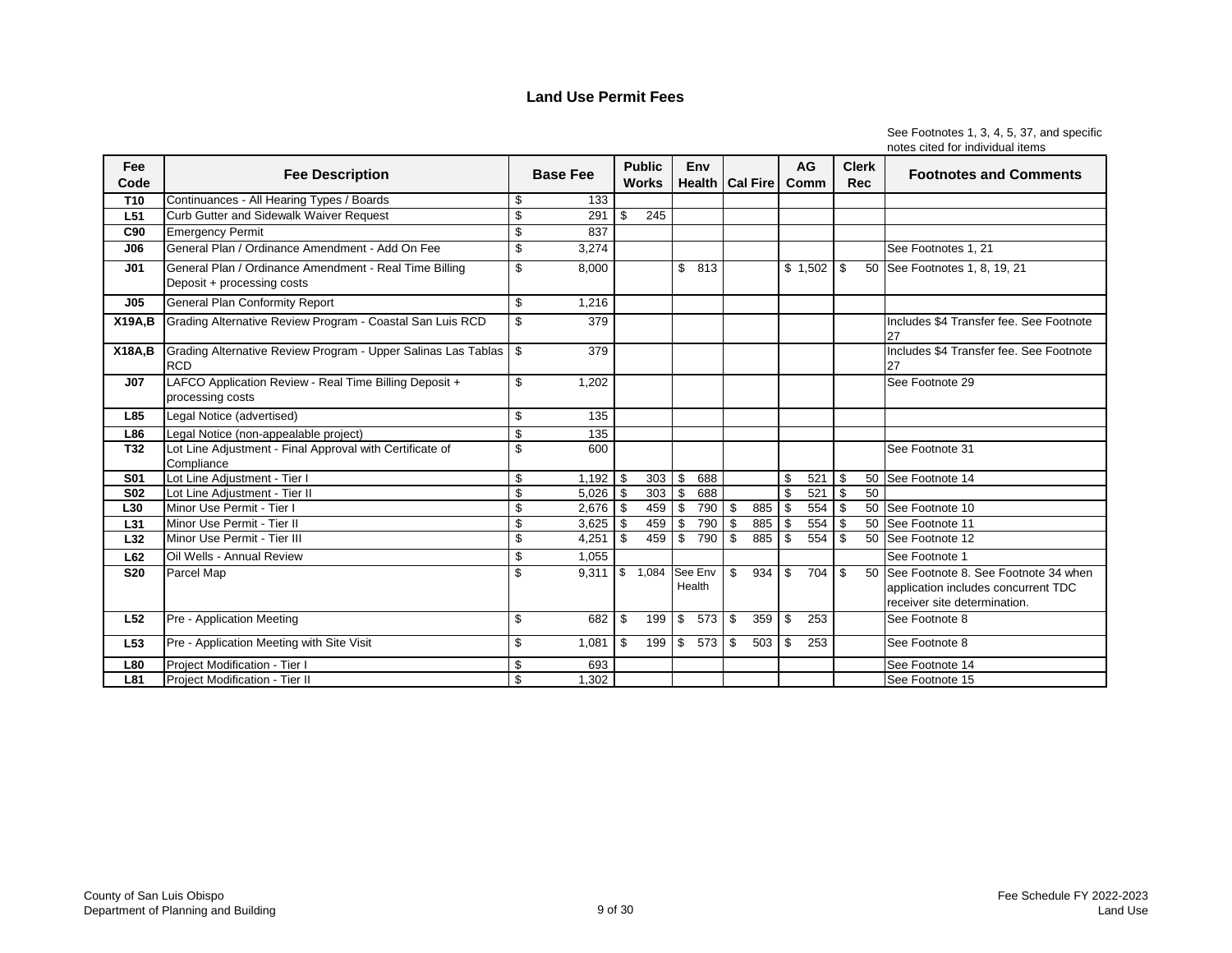| Fee<br>Code     | <b>Fee Description</b>                                                                                                                                                                                 |                           | <b>Base Fee</b> | <b>Public</b><br><b>Works</b> | Env                 | Health   Cal Fire                      |            | <b>AG</b><br>Comm |                           | <b>Clerk</b><br><b>Rec</b> | <b>Footnotes and Comments</b>                                                                                                  |
|-----------------|--------------------------------------------------------------------------------------------------------------------------------------------------------------------------------------------------------|---------------------------|-----------------|-------------------------------|---------------------|----------------------------------------|------------|-------------------|---------------------------|----------------------------|--------------------------------------------------------------------------------------------------------------------------------|
| C71             | Property Request for Changing Land Use Categories and<br>Combining Designations, Programs, Standards, or any other<br>provision or policy of the General Plan submitted during an Area<br>Plan Update. | $\mathfrak{S}$            | 3,402           |                               |                     |                                        |            |                   |                           |                            | See Footnote 20                                                                                                                |
| <b>S62</b>      | Public Lot Request                                                                                                                                                                                     | $\boldsymbol{\mathsf{S}}$ | 2,619           |                               |                     |                                        |            |                   |                           |                            |                                                                                                                                |
| <b>L60</b>      | Reclamation Plan - Real Time Billing Deposit + processing costs                                                                                                                                        | $\sqrt[6]{3}$             | 9,458           |                               |                     |                                        |            |                   | $\mathfrak{S}$            |                            | 50 See Footnote 31                                                                                                             |
| <b>R22</b>      | <b>Road Naming Request</b>                                                                                                                                                                             | \$                        | 3,084           |                               |                     |                                        |            |                   |                           |                            |                                                                                                                                |
| L20             | Site Plan                                                                                                                                                                                              | $\overline{\mathbf{S}}$   | 2,780           |                               |                     |                                        | \$         | 521               | $\frac{1}{2}$             |                            | 50 See Footnote 31                                                                                                             |
| L65             | <b>SMARA Program Annual Fee</b>                                                                                                                                                                        | \$                        | 2,573           |                               |                     |                                        |            |                   |                           |                            | See Footnote 36                                                                                                                |
| SWI             | Stormwater Annual Inspection & Reporting                                                                                                                                                               | \$                        | 325             |                               |                     |                                        |            |                   |                           |                            |                                                                                                                                |
| <b>S60</b>      | Subdivision Ordinance Exception Request - Concurrent w/Map                                                                                                                                             | $\sqrt[6]{\frac{1}{2}}$   | 869             |                               |                     |                                        |            |                   |                           |                            |                                                                                                                                |
| <b>S61</b>      | Subdivision Ordinance Exception Request - Not Concurrent<br>w/Map                                                                                                                                      | $\boldsymbol{\mathsf{S}}$ | 1,294           |                               |                     |                                        |            |                   |                           |                            |                                                                                                                                |
| J10             | TDC Receiving Site Determination w/Concurrent Map Application   \$                                                                                                                                     |                           | 1,140           |                               |                     |                                        |            |                   |                           |                            | See Footnote 34                                                                                                                |
| J <sub>09</sub> | <b>TDC Sending Site Application</b>                                                                                                                                                                    | \$                        | 568             |                               |                     |                                        |            |                   |                           |                            | See Footnote 34                                                                                                                |
| <b>T01</b>      | Time Extension - Land Use (1st / 2nd Request)                                                                                                                                                          | $\boldsymbol{\mathsf{S}}$ | 169             |                               |                     |                                        |            |                   |                           |                            |                                                                                                                                |
| <b>T03</b>      | Time Extension - Land Use (3rd Request) and All Subdivision<br><b>Requests</b>                                                                                                                         | $\overline{\mathbf{e}}$   | 1,395           |                               |                     |                                        |            |                   |                           |                            |                                                                                                                                |
| <b>S30</b>      | <b>Tract Map</b>                                                                                                                                                                                       | \$                        |                 |                               | <b>Health</b>       | 10,757   \$ 1,084   See Env   \$ 1,037 | $\sqrt{3}$ | 491               | $\boldsymbol{\mathsf{S}}$ |                            | 50 See Footnotes 8, See Footnote 34 when<br>application includes concurrent TDC<br>receiver site determination.                |
| L12             | Tree Removal Permit (up to 5 trees, \$50 ea addl tree at location) $\mid$ \$                                                                                                                           |                           | 560             |                               |                     |                                        |            |                   |                           |                            | Up to 5 trees at the same location, each<br>additional tree at the same location costs<br>an additional \$50. See Footnote 18. |
| <b>L70</b>      | Variance                                                                                                                                                                                               | \$                        | 9,471           |                               | $\mathbb{S}$<br>641 |                                        |            |                   | $\mathfrak{L}$            | 50                         |                                                                                                                                |
| L <sub>19</sub> | <b>Vesting Extension Letter</b>                                                                                                                                                                        | $\overline{\mathcal{S}}$  | 85              |                               |                     |                                        |            |                   |                           |                            |                                                                                                                                |
| <b>S40</b>      | <b>Voluntary Merger</b>                                                                                                                                                                                | $\sqrt[6]{\frac{1}{2}}$   | 121             |                               |                     |                                        |            |                   |                           |                            |                                                                                                                                |
| L <sub>07</sub> | Zoning Clearance for an Accessory Dwelling Unit in the Coastal<br>Zone                                                                                                                                 | $\overline{\mathcal{S}}$  | 667             |                               |                     |                                        |            |                   |                           |                            |                                                                                                                                |
| L <sub>04</sub> | <b>Zoning Review</b>                                                                                                                                                                                   | $\overline{\mathbf{3}}$   | 199             |                               |                     |                                        |            |                   |                           |                            |                                                                                                                                |

See Footnotes 1, 3, 4, 5, 37, and specific notes cited for individual items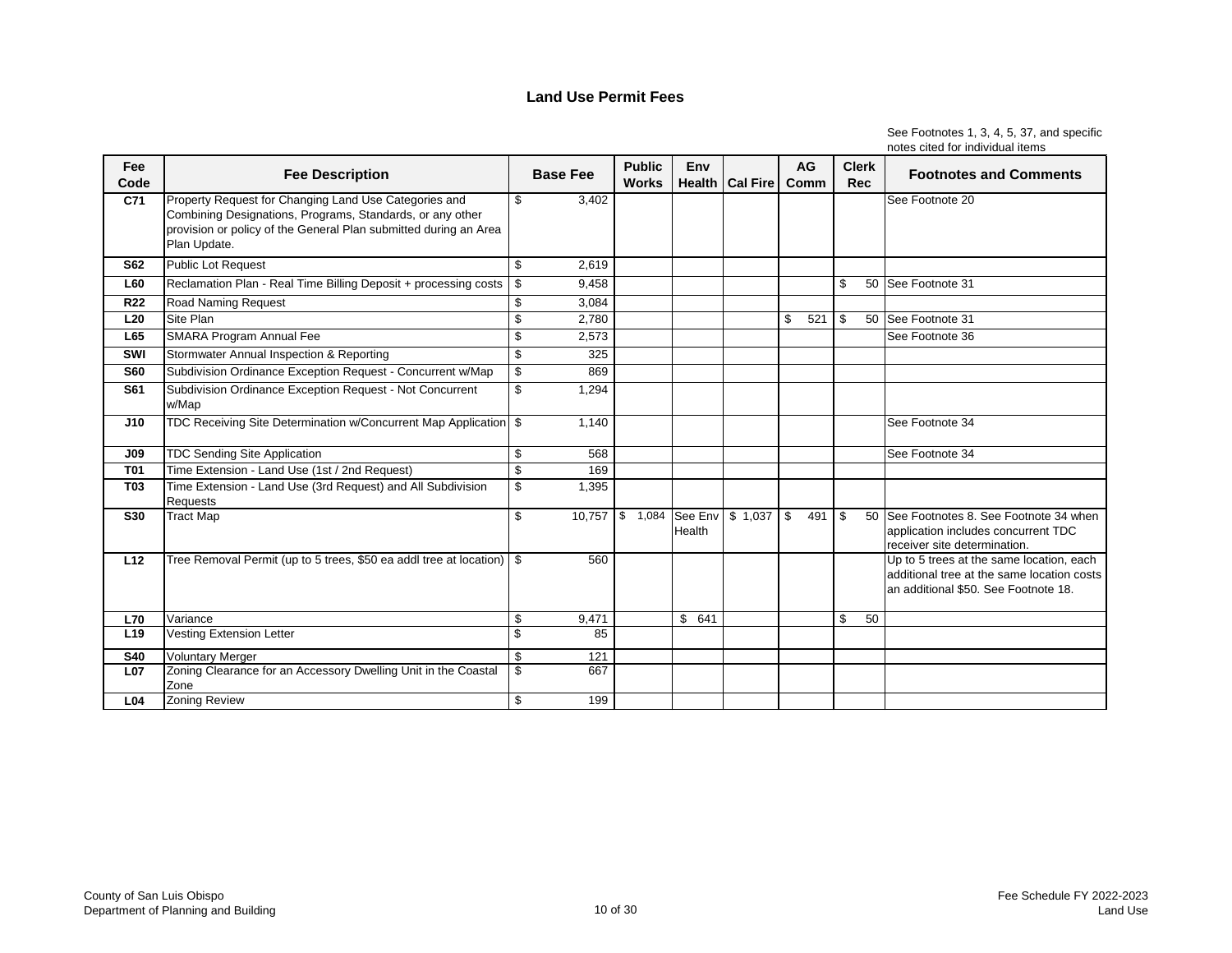#### See Footnotes 1, 3, 4, 5, 37, and specific notes cited for individual items

| Fee<br>Code | <b>Fee Description</b> | <b>Base Fee</b> | Public<br><b>Works</b> | Env<br>Health | Cal Fire | AG<br>Comm | <b>Clerk</b><br>Rec | <b>Comments</b><br>-ootnotes and |
|-------------|------------------------|-----------------|------------------------|---------------|----------|------------|---------------------|----------------------------------|

#### **Environmental Fees**

|                  |                                                               |                           |  |  | See Footnotes 38, 39, 40, 41, 42   |
|------------------|---------------------------------------------------------------|---------------------------|--|--|------------------------------------|
| <b>X01A</b>      | Environmental - Expanded Initial Study - RTB Deposit +        | 30% of                    |  |  | See Footnote 39                    |
|                  | processing costs                                              | <b>Consultant Cost</b>    |  |  |                                    |
|                  |                                                               |                           |  |  |                                    |
| <b>EX01</b>      | Environmental - Exemption                                     | 1,668<br>ъ                |  |  |                                    |
|                  |                                                               |                           |  |  |                                    |
| <b>IS01</b>      | Environmental - Initial Study - Real Time Billing Deposit +   | \$<br>6,534               |  |  |                                    |
|                  | processing costs                                              |                           |  |  |                                    |
| EIR1             | Use of Another Agency EIR - Real Time Billing Deposit +       | 1,917<br>\$               |  |  |                                    |
|                  | processing costs                                              |                           |  |  |                                    |
|                  | Environmental Impact Reports/Mitigation Monitoring Program    | 30% of                    |  |  | See Footnote 39                    |
|                  |                                                               | <b>Consultant Cost or</b> |  |  |                                    |
|                  |                                                               | deposit + cost to         |  |  |                                    |
|                  |                                                               | process                   |  |  |                                    |
| GEO1             | Geological Review - Tier I                                    | 1,887                     |  |  |                                    |
| GEO <sub>2</sub> | Geological Review - Tier II                                   | 2,427                     |  |  |                                    |
| MM1              | Mitigation Monitoring - Tier I                                | \$<br>1,048               |  |  |                                    |
| MM <sub>2</sub>  | Mitigation Monitoring - Tier II - Real Time Billing Deposit + | \$<br>3,861               |  |  |                                    |
|                  | processing costs                                              |                           |  |  |                                    |
| Z17              | <b>Environmental Document Filing Fee</b>                      | \$<br>50                  |  |  | <b>Transfers to Clerk Recorder</b> |

#### **Enforcement**

| V <sub>03</sub> | Code Enforcement Violation - Minor (up to 3 site visits)                         | 614                       |  |  | See Footnote 42        |
|-----------------|----------------------------------------------------------------------------------|---------------------------|--|--|------------------------|
| V <sub>02</sub> | Code Enforcement Violation - Major (up to 5 site visits)                         | 1,696                     |  |  | See Footnote 42        |
| V <sub>50</sub> | Code Enforcement - Hourly Investigation - Building Violation                     | \$133/hr                  |  |  | See Footnote 2         |
| V30             | Code Enforcement - Hourly Investigation - Land Use Violation -<br>NonPermit Case | \$142/hr                  |  |  | See Footnote 2         |
| V <sub>08</sub> | Code Enforcement - Notice of Nuisance Release                                    | \$275<br>+ noticing costs |  |  | <b>See Footnote 31</b> |
|                 |                                                                                  |                           |  |  |                        |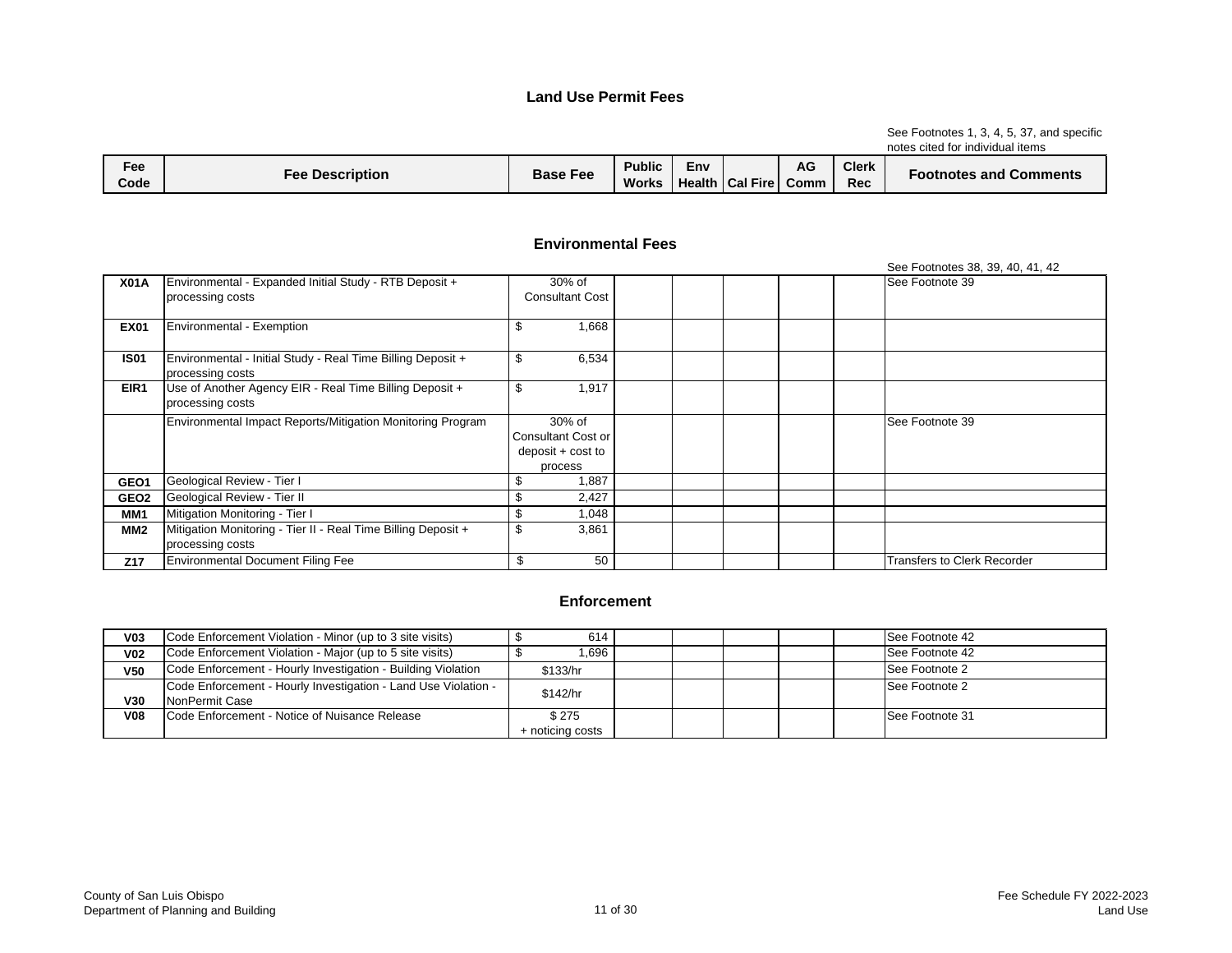## **Fees Set by Other Ordinances**

|                   |                                                         |                                | See Fourniques 1, 3, 4, 3, 30, 39 and specific holes cited for individual items |
|-------------------|---------------------------------------------------------|--------------------------------|---------------------------------------------------------------------------------|
| Fee<br>Code       | <b>Fee Description</b>                                  | Amount                         | <b>Footnotes and Comments</b>                                                   |
| <b>U01A</b>       | Affordable Housing - In-Lieu Fee **                     |                                | See Title 29. Changes made in separate report to Board of Supervisors.          |
| <b>U01B</b>       |                                                         |                                |                                                                                 |
| <b>U02A</b>       | Affordable Housing - Impact Fee **                      |                                | See Title 29. Changes made in separate report to Board of Supervisors.          |
| <b>U02B</b>       |                                                         |                                |                                                                                 |
| <b>WA01</b>       | Offset Clearance (Agricultural) - Paso Robles GWB       | \$                             | 531.00 See Title 22.                                                            |
|                   |                                                         |                                |                                                                                 |
| Z11               | Lodge Hill Erosion Control / Forest Mangement           | $\boldsymbol{\mathsf{S}}$      | 400.00 See Footnote 30 set by ordinance.                                        |
| WN1A              | Offset - Nipomo Mesa Water Conservation Area            | 13.16 per daily gallon<br>\$   | See Title 19.                                                                   |
|                   |                                                         |                                |                                                                                 |
| WN <sub>1</sub> B | Offset - Nipomo Mesa Water Conservation Area - Admin    | \$                             | 200.00 See Title 19.                                                            |
|                   |                                                         |                                |                                                                                 |
| <b>W01A</b>       | Offset - Paso Robles Groundwater Basin                  | 13.14 per daily gallon<br>\$   | See Title 19.                                                                   |
| <b>W01B</b>       | Offset - Paso Robles Groundwater Basin - Admin          | \$                             | 119.00 See Title 19.                                                            |
| <b>T40</b>        | Parkland Fee (Quimby Fee) - Residential Multiple Family | 705.00 per dwelling unit<br>\$ | See Footnote 33 set by General Svcs.                                            |
|                   |                                                         |                                |                                                                                 |
| <b>T42</b>        | Parkland Fee (Quimby Fee) - Residential Single Family   | 926.00 per dwelling unit<br>\$ | See Footnote 33 set by General Svcs.                                            |
|                   | <b>Public Facility Fees</b>                             |                                | See Footnote 32 set by Board of Supervisors.                                    |
|                   | <b>Technology Surcharge</b>                             | 6% of applicable fees          | The surcharge will be added to all services and permits that the Department of  |
|                   |                                                         |                                | Planning and Building provides                                                  |

See Footnotes 1, 3, 4, 5, 38, 39 and specific notes cited for individual items

\*\* This fee was repealed effective July 7, 2022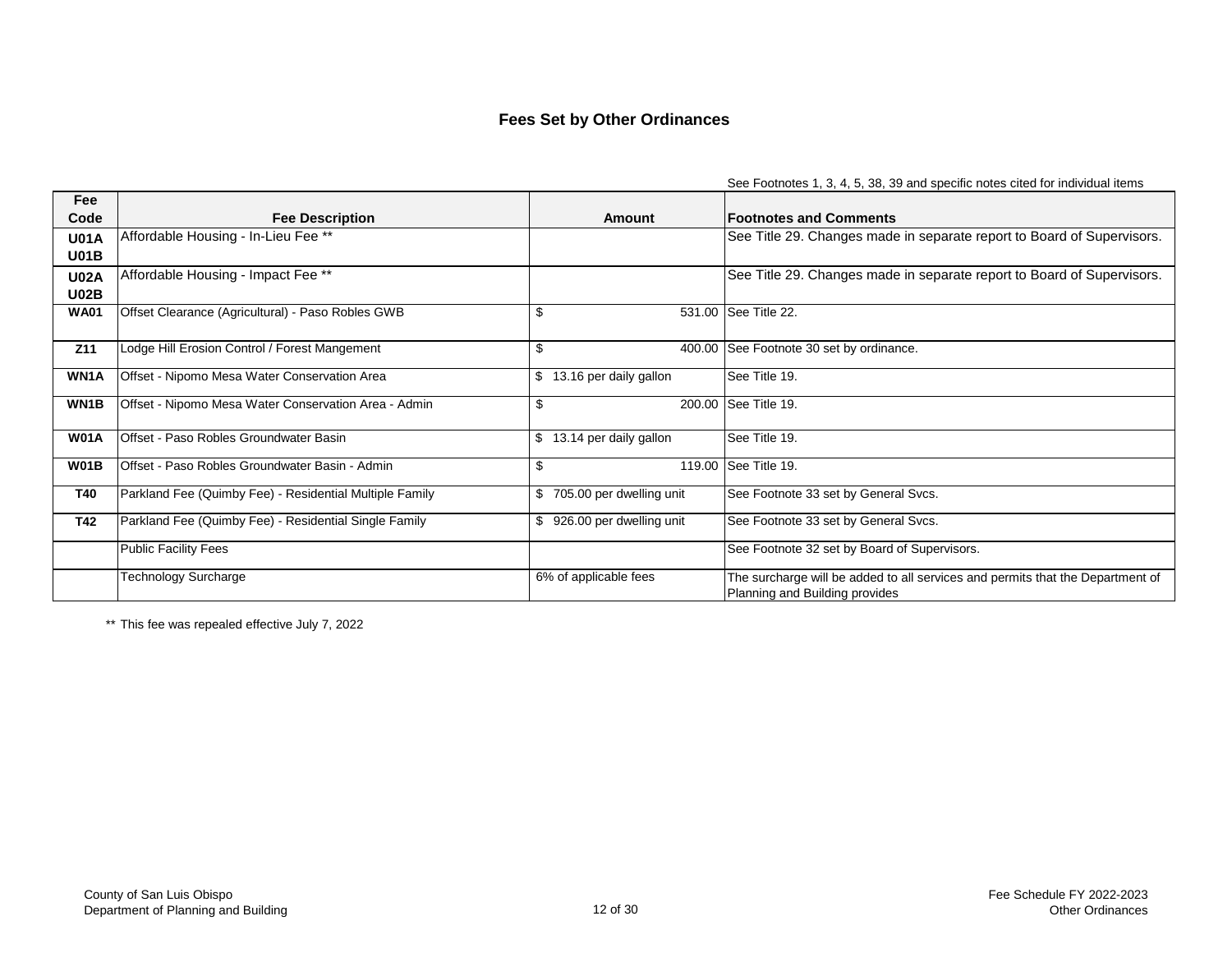#### **Other Services**

| <b>Fee Description</b>                                                                                                                                                                                                                                  | <b>Amount</b>                                                                                                           | <b>Footnotes &amp; Comments</b>     |
|---------------------------------------------------------------------------------------------------------------------------------------------------------------------------------------------------------------------------------------------------------|-------------------------------------------------------------------------------------------------------------------------|-------------------------------------|
| <b>BOOKS, REPORTS AND MAPS</b>                                                                                                                                                                                                                          |                                                                                                                         |                                     |
| Database/GIS inquiry reports per hour                                                                                                                                                                                                                   | \$142/hr                                                                                                                |                                     |
| <b>Department Publications</b>                                                                                                                                                                                                                          | Printing Cost + 33%                                                                                                     |                                     |
| Documents transferred to media (incl CD, DVD, Flash Drive, etc.)                                                                                                                                                                                        | $\overline{\$}$ 10.00 (per medium)                                                                                      |                                     |
| Copies of the Building Application (A10)                                                                                                                                                                                                                | \$.10/page                                                                                                              |                                     |
| <b>SUBSCRIPTIONS</b>                                                                                                                                                                                                                                    |                                                                                                                         |                                     |
| ALUC Agenda - Annual Subscription \$204 plus \$2 Copying & \$7 Postage                                                                                                                                                                                  | \$<br>213                                                                                                               |                                     |
| Planning Commission Agenda - Annual Subscription                                                                                                                                                                                                        |                                                                                                                         |                                     |
| (\$438 plus \$16 Copying & \$31 Postage)                                                                                                                                                                                                                | \$                                                                                                                      | 485 See Footnotes 35                |
| SRB Agenda - Annual Subscription                                                                                                                                                                                                                        |                                                                                                                         |                                     |
| (\$204 plus \$7 Copying & \$14 Postage)                                                                                                                                                                                                                 | \$                                                                                                                      | 225   See Footnotes 35              |
| <b>SPECIAL SERVICES</b>                                                                                                                                                                                                                                 |                                                                                                                         |                                     |
| <b>Account Transfer Fee</b>                                                                                                                                                                                                                             | \$<br>4.00                                                                                                              | See Footnote 27                     |
| <b>Certification of Documents</b>                                                                                                                                                                                                                       | \$11.00 Plus Printing Cost                                                                                              |                                     |
| <b>Technical Inquiry Reports</b>                                                                                                                                                                                                                        | $$ 142/hr + cost of reports$<br>generated from dept. tracking<br>& database system incl. GIS<br>& other planning issues |                                     |
| Legal Notice (non-appealable project) (L86)                                                                                                                                                                                                             | \$<br>135                                                                                                               |                                     |
| Legal Notice (advertised), incl Public Hearings (L85)                                                                                                                                                                                                   | \$<br>135                                                                                                               |                                     |
| Record Search - For research requests involving building or land use permit<br>archives and current/historical land use permit data, requests for transcriptions,<br>and requests for preparation/compilation of population and socio-economic<br>data. | \$67 / half hour                                                                                                        | Minimum half hour. See Footnotes 35 |
| Subpoena for documents only                                                                                                                                                                                                                             | 15                                                                                                                      |                                     |
| Subpoena for documents with an appearance                                                                                                                                                                                                               | 35                                                                                                                      |                                     |
| Subpoena requiring appearance                                                                                                                                                                                                                           | 275                                                                                                                     |                                     |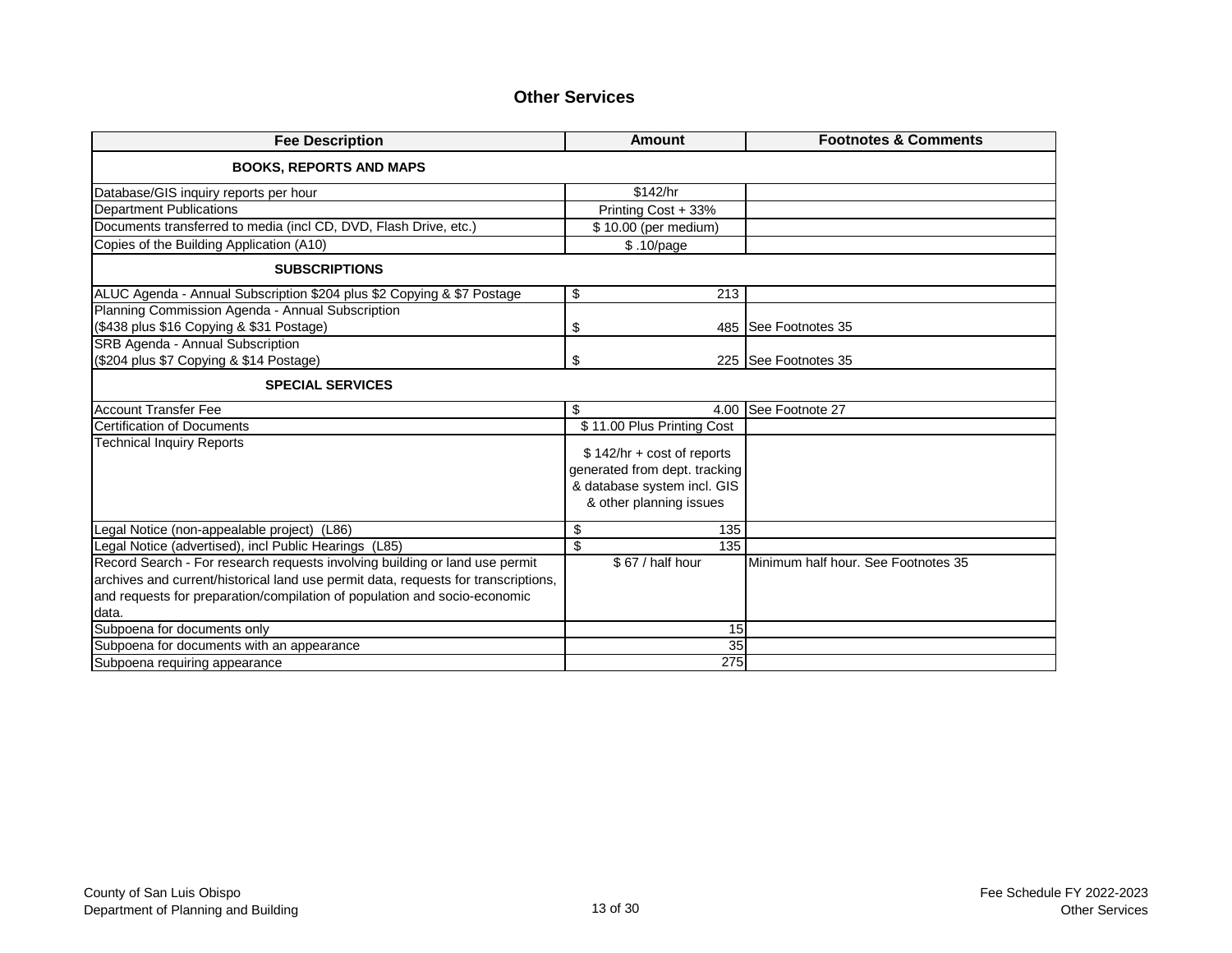### **Cannabis Permit Fees**

| Fee<br>Code        | <b>Fee Description</b>                                                                                                                         |                           | <b>Fee Amount</b>                     | <b>Public</b><br><b>Works</b> | Env<br><b>Health</b> | <b>Cal Fire</b> | <b>AG</b><br>Comm | <b>Clerk</b><br><b>Rec</b> | <b>Notes</b>       |
|--------------------|------------------------------------------------------------------------------------------------------------------------------------------------|---------------------------|---------------------------------------|-------------------------------|----------------------|-----------------|-------------------|----------------------------|--------------------|
|                    | <b>Associated with Building Permits</b>                                                                                                        |                           |                                       |                               |                      |                 |                   |                            |                    |
| L01cn              | Business License Review - Cannabis                                                                                                             | \$                        | 232                                   |                               |                      |                 |                   |                            |                    |
| M <sub>1</sub> cn  | Cannabis Monitoring - Tier I                                                                                                                   | \$                        | 602                                   |                               |                      |                 |                   |                            | See Footnote 13    |
| M <sub>2cn</sub>   | Cannabis Monitoring - Tier II                                                                                                                  | \$                        | 1,113                                 |                               |                      |                 |                   |                            | See Footnote 13    |
| M3cn               | Cannabis Monitoring - Tier III                                                                                                                 | \$                        | 2,256                                 |                               |                      |                 |                   |                            | See Footnote 13    |
| L04cn              | Zoning Review - Cannabis                                                                                                                       | \$                        | 363                                   |                               |                      |                 |                   |                            |                    |
|                    | <b>Land Use Applications</b>                                                                                                                   |                           |                                       |                               |                      |                 |                   |                            |                    |
| L45 <sub>cn</sub>  | CUP / Dev Permit - Cannabis - Real Time Billing Deposit Fee                                                                                    |                           | 13,455 deposit<br>+ processing cost   |                               |                      |                 |                   |                            | See Footnote 1, 8  |
|                    | EX01cn   Environmental - Exemption (Cannabis)                                                                                                  | \$                        | 1,543                                 |                               |                      |                 |                   |                            | See Footnote 1     |
|                    | <b>ISC01cn</b> Environmental - Initial Study (Cannabis) - Real Time Billing Deposit Fee                                                        |                           | \$12,907 deposit<br>+ processing cost |                               |                      |                 |                   |                            | See Footnote 1     |
| L31cn              | MUP - Tier II (Cannabis) - Real Time Billing Deposit Fee                                                                                       |                           | \$11,266 deposit<br>+ processing cost |                               |                      |                 |                   |                            | See Footnote 1, 11 |
| L32cn              | MUP - Tier III (Cannabis) - Real Time Billing Deposit Fee                                                                                      |                           | \$12,496 deposit<br>+ processing cost |                               |                      |                 |                   |                            | See Footnote 1, 12 |
| WN1A               | Offset - Nipomo Mesa Water Conservation Area - Cannabis                                                                                        |                           | \$13.16 per daily gallon              |                               |                      |                 |                   |                            |                    |
|                    | WN1Bcn   Offset - Nipomo Mesa Water Conservation Area - Admin - Cannabis                                                                       | \$                        | 200                                   |                               |                      |                 |                   |                            |                    |
| <b>W01A</b>        | Offset - Paso Robles Groundwater Basin - Cannabis                                                                                              |                           | \$ 13.14 per daily gallon             |                               |                      |                 |                   |                            |                    |
|                    | W01Bcn   Offset - Paso Robles Groundwater Basin - Admin - Cannabis                                                                             | \$                        | 119                                   |                               |                      |                 |                   |                            |                    |
|                    | <b>Pre-application Meetings</b>                                                                                                                |                           |                                       |                               |                      |                 |                   |                            |                    |
|                    | <b>L52cn</b> Pre-application Meeting - Cannabis                                                                                                | \$                        | 1,412                                 |                               |                      |                 |                   |                            | See Footnote 8     |
|                    | <b>L53cn</b>   Pre-application Meeting with Site Vist - Cannabis                                                                               | \$                        | 1,635                                 |                               |                      |                 |                   |                            | See Footnote 8     |
|                    | Appeal (Cannabis) - Approval / Denial of a Cannabis-Related Land Use Permit,<br>A30cn  or Request for Review of an Environmental Determination | \$                        | 850                                   |                               |                      |                 |                   |                            |                    |
|                    | <b>Code Enforcement</b>                                                                                                                        |                           |                                       |                               |                      |                 |                   |                            |                    |
| V <sub>03cn</sub>  | Code Enforcement Violation - Minor - Cannabis                                                                                                  | $\boldsymbol{\mathsf{S}}$ | 751                                   |                               |                      |                 |                   |                            | See Footnote 43    |
| V <sub>02</sub> cn | Code Enforcement Violation - Major - Cannabis                                                                                                  | $\mathfrak{S}$            | 2,146                                 |                               |                      |                 |                   |                            | See Footnote 43    |
| V50c <sub>n</sub>  | Code Enforcement - Hourly Investigation - Building Violation - Cannabis                                                                        |                           | \$133/hr                              |                               |                      |                 |                   |                            | See Footnote 2     |
| V30cn              | Code Enforcement - Hourly Investigation - Land Use Violation - NonPermit Case -<br>Cannabis                                                    |                           | \$142/hr                              |                               |                      |                 |                   |                            | See Footnote 2     |
| V <sub>08</sub> cn | Code Enforcement - Notice of Nuisance Release - Cannabis                                                                                       |                           | \$591<br>+ noticing costs             |                               |                      |                 |                   |                            | See Footnote 31    |

### **Cannabis Environmental Fees**

| EX01cn | . ப<br>Inment<br>cessing costs<br>™ronmenta∟<br>. nro $\sim$<br>`onr<br><b>Exem</b><br>$\sim$<br>`ption.<br>∟n<br>12018<br>$\mathbf{\mathsf{N}}$ .<br>vall'<br>.<br><b>LUGUUSIL</b> | $-10$                          |  |  |  |
|--------|-------------------------------------------------------------------------------------------------------------------------------------------------------------------------------------|--------------------------------|--|--|--|
| IS01cn | דם<br>onmentai:<br>`≏nnabis<br>+ processing<br>। costs<br>⊦ Deposit ⊦<br><br><b>Study</b><br>Initi.<br>En١<br><b>NID</b><br>.771                                                    | $\lambda$ $\sim$ $\sim$ $\sim$ |  |  |  |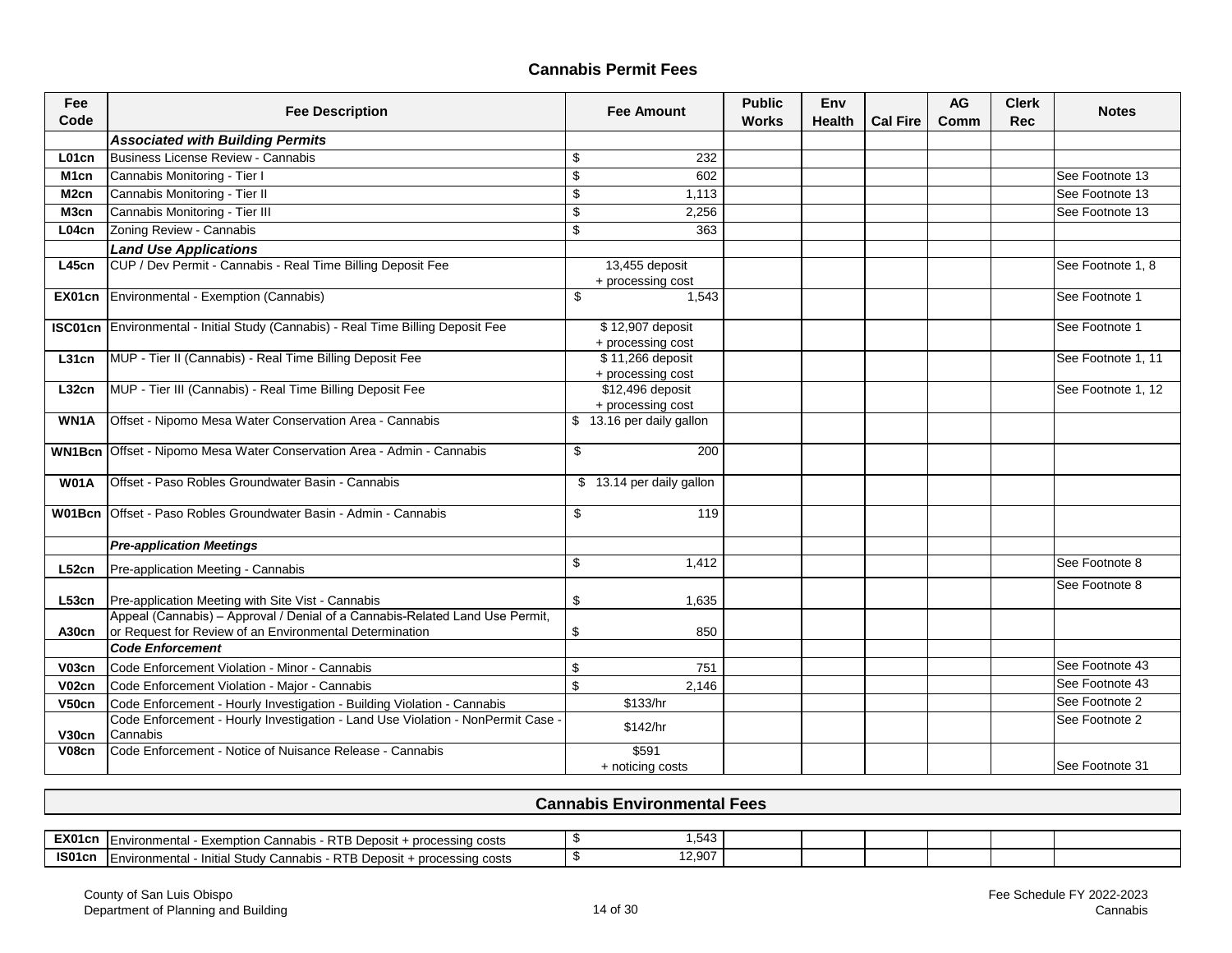### **Agricultural Commission Fees FY 2022-2023**

| <b>Fee Code</b> | <b>Fee Description</b>                                          | <b>Total Fee*</b><br>(incl ATF**) |
|-----------------|-----------------------------------------------------------------|-----------------------------------|
| <b>X36C,D</b>   | Development Plan/CUP                                            | \$<br>794                         |
| <b>X49A,B</b>   | Development Plan/CUP Filed with Tract Map/Parcel Map (Clusters) | \$<br>2,804                       |
| <b>X48A,B</b>   | General Plan/LCP Map or Text Amendment or Specific Plan         | \$<br>1,502                       |
| <b>X37A,B</b>   | Lot Line Adjustment                                             | \$<br>521                         |
| <b>X36A,B</b>   | Minor Use Permit                                                | \$<br>554                         |
| X46C, D         | Parcel Map                                                      | \$<br>704                         |
| X25A,B          | <b>Pre-Application Conferences</b>                              | \$<br>253                         |
| <b>X37A,B</b>   | Site Plan                                                       | \$<br>521                         |
| <b>X46A,B</b>   | <b>Tract Map</b>                                                | \$<br>491                         |

**\* Projects exceeding the amount of allocated time will be billed the hourly rate of \$ 115 / hour. Footnote 2: The Federal Standard Mileage rate, as set by the Internal Revenue Service January of each year, will be used for all mileage charges associated with hourly inspection fees.**

**\*\* Accounting Transfer Fee (ATF) = \$ 4**

CONTACT: Wenonah O'Rourke 805-781-5910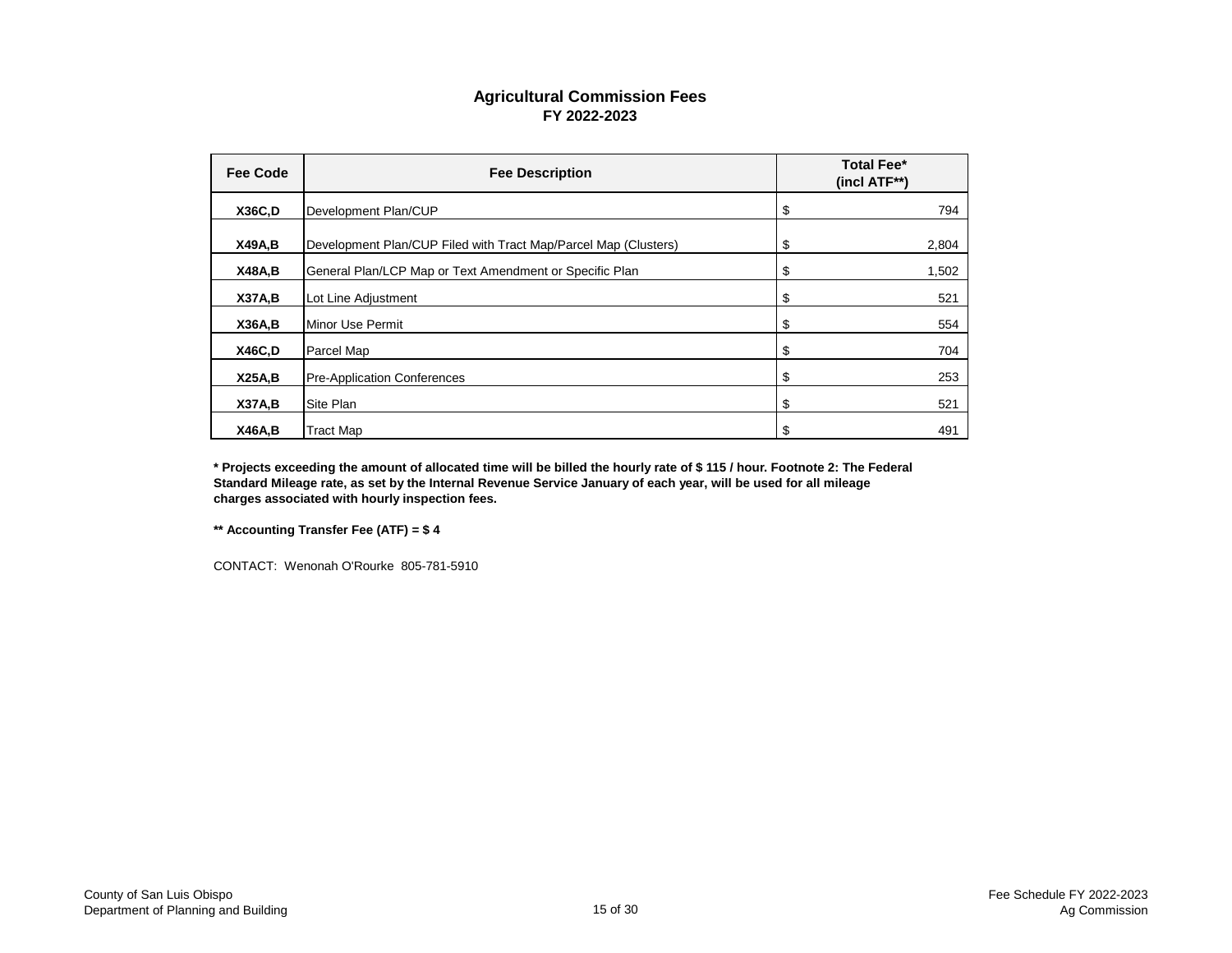#### **Airport Fees FY 2022-2023**

| <b>Fee Code</b> | <b>Fee Description</b> | <b>Total Fee*</b><br>$(incl ATF**)$ |    |
|-----------------|------------------------|-------------------------------------|----|
| A99A, B         | Airport Plan Review    | -SS                                 | 89 |

**\* All land use fees are billed on an actual basis after project exceeds minimum fees. Minimum fees have been consolidated to streamline collection by the Planning and Building Department.**

**\*\* Accounting Transfer Fee (ATF) = \$ 4**

CONTACT: Brigetta Walsh 805-788-2946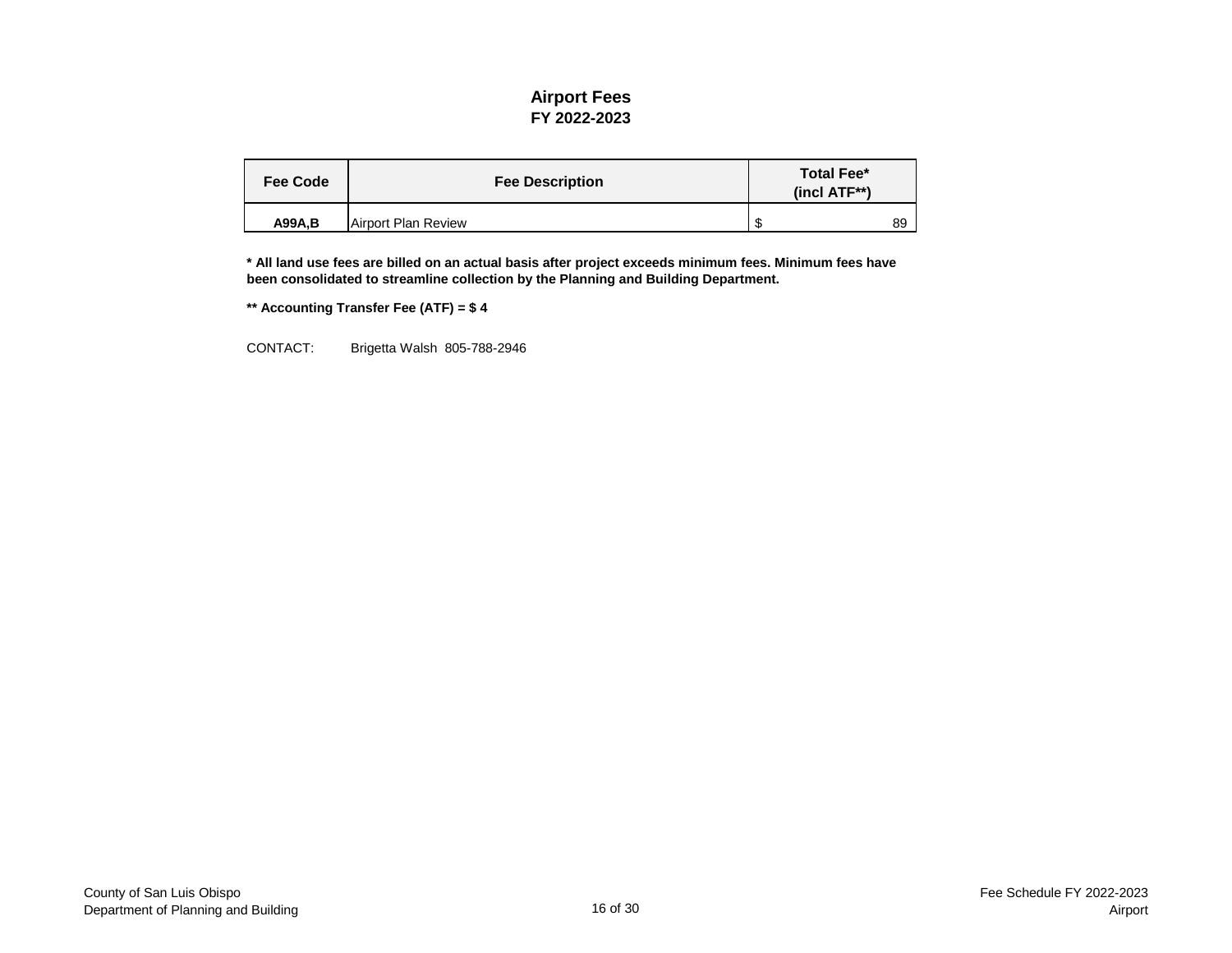#### **County Fire Fees FY 2022-2023**

| <b>Fee Code</b> | <b>Fee Description</b>                                               | <b>Total Fee*</b><br>(incl ATF**) | <b>County Fire Footnote</b><br><b>References</b> |
|-----------------|----------------------------------------------------------------------|-----------------------------------|--------------------------------------------------|
|                 | <b>Fire Review - Construction</b>                                    |                                   |                                                  |
| Z11 A,B         | <b>Commercial Fire Alarm Systems</b>                                 | \$                                | $406$   1, 6, 7, 10                              |
| Z10 A,B         | Commercial Fire Sprinkler System - General                           | \$                                | 420   1, 6, 7, 10, 17                            |
| Z10 C,D         | Commercial Fire Sprinkler System - New Hood System                   | \$                                | $406$   1, 6, 7, 10                              |
| Z10 E,F         | Commercial Fire Sprinkler System - Existing Hood Update/Upgrade      | \$                                | $189$   1, 2, 6, 7, 10                           |
| Z09 A,B         | Commercial / Industrial Fire Safety Plan - General                   | \$                                | $1,019$ 1, 6, 7, 10                              |
| Z09 C,D         | Commercial / Industrial Fire Safety Plan - Tenant Improvement        | \$                                | 406   1, 2, 6, 7, 10, 14                         |
| Z09 E,F         | Commercial / Industrial Fire Safety Plan - Photovoltaic Installation | \$                                | 406   1, 4, 6, 10, 15                            |
| Z09 G,H         | Commercial / Industrial Fire Safety Plan - Photovoltaic Facility     | \$                                | $1,019$ 1, 4, 6, 10, 15                          |
| Z09 I, J        | Commercial / Industrial Fire Safety Plan - Cell Site                 | \$                                | 406   1, 6, 7, 10                                |
| Z09 K,L         | Commercial / Industrial Fire Safety Plan - Major Industrial Grading  | \$                                | 406   1, 6, 7, 10, 16                            |
| Z34 A,B         | Third Plan Review - Commercial                                       | \$<br>322                         | -1                                               |
| Z36 A,B         | Third Inspection - Commercial                                        | \$<br>355                         |                                                  |
| Z32 A,B         | <b>False Fire Alarm</b>                                              | \$<br>325                         |                                                  |
| Z08 A,B         | Residential Fire Safety Plan - General                               | \$<br>591                         | 1, 2, 6, 10                                      |
| Z08 C,D         | Residential Fire Safety Plan - Attached Decks and Additions          | \$                                | 188   1, 2, 6, 10, 13                            |
| Z08 E,F         | Residential Fire Safety Plan - Photovoltaic Setback Request          | \$<br>244                         | 1                                                |
| Z33 A,B         | Third Plan Review - Residential                                      | \$<br>277                         |                                                  |
| Z35 A,B         | Third Inspection - Residential                                       | \$<br>277                         |                                                  |
| Z30 A,B         | <b>Minor Operational Permit</b>                                      | \$<br>238                         | 1, 18                                            |
| Z31 A,B         | Major Operational Permit                                             | \$                                | 418   1, 19                                      |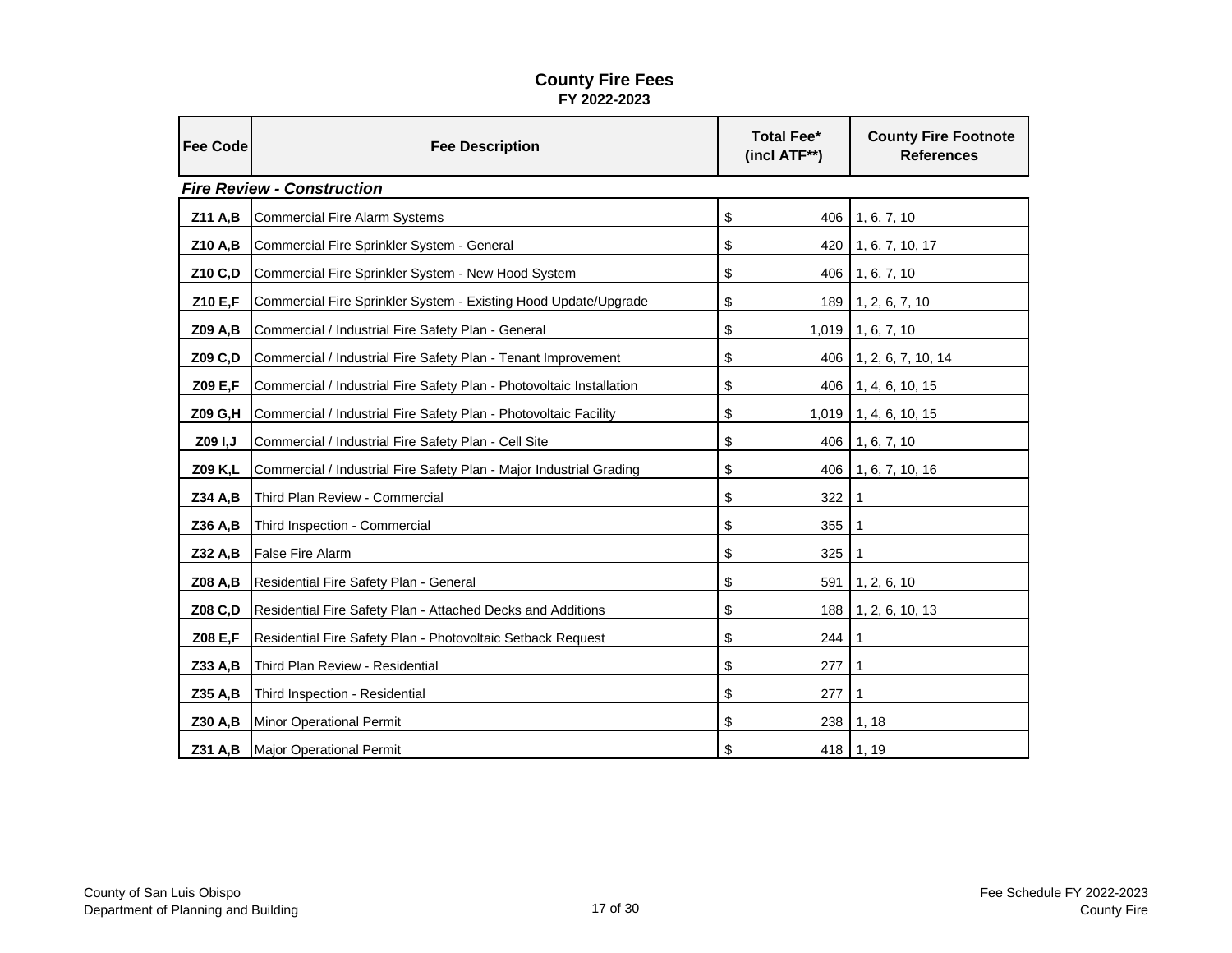#### **County Fire Fees FY 2022-2023**

| <b>Fee</b><br>Code | <b>Fee Description</b>                                     | <b>Total Fee*</b><br>$(incl ATF**)$ | <b>County Fire Footnote</b><br><b>References</b> |  |  |  |  |
|--------------------|------------------------------------------------------------|-------------------------------------|--------------------------------------------------|--|--|--|--|
|                    | <b>Fire Review - Land Use / Land Division</b>              |                                     |                                                  |  |  |  |  |
| <b>X52 A,B</b>     | <b>Code Exception Request</b>                              | 593<br>\$                           |                                                  |  |  |  |  |
| <b>X53 A,B</b>     | <b>Conditional Certificate of Compliance</b>               | 642<br>\$                           | 1, 3, 6, 10                                      |  |  |  |  |
| <b>X34 A,B</b>     | Development Plan, Conditional Use Permit, Minor Use Permit | 885<br>\$                           | 1, 3, 6, 7, 10                                   |  |  |  |  |
| <b>X53 C,D</b>     | Parcel Map                                                 | 934<br>\$                           | 1, 5, 6, 10                                      |  |  |  |  |
| <b>X50 A,B</b>     | <b>Pre-Application Meeting</b>                             | 359<br>\$                           |                                                  |  |  |  |  |
| <b>X51 A,B</b>     | <b>Pre-Application Meeting with Site Visit</b>             | \$<br>503                           |                                                  |  |  |  |  |
| <b>X53 E,F</b>     | Tract Map                                                  | \$<br>1,037                         | 1, 5, 6, 10                                      |  |  |  |  |

**\* Accounting Transfer Fee (ATF) = \$ 4**

CONTACT: Loree McRoberts (805) 593-3490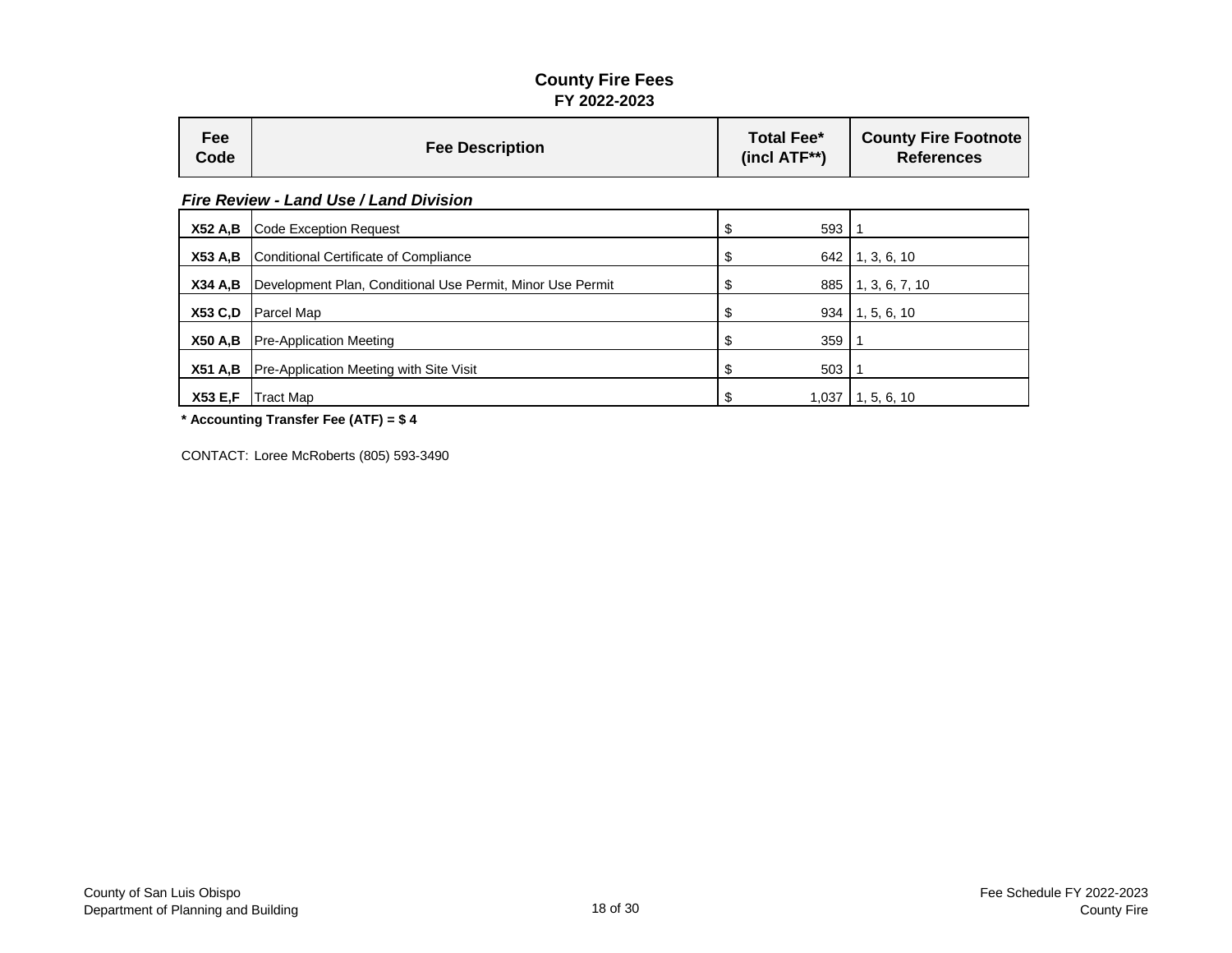#### **County Fire Fees FY 2022-2023**

|                 | <b>County Fire Fee Footnotes</b>                                                                                                                                                                                                                                                                                                                                                                                                                            |
|-----------------|-------------------------------------------------------------------------------------------------------------------------------------------------------------------------------------------------------------------------------------------------------------------------------------------------------------------------------------------------------------------------------------------------------------------------------------------------------------|
|                 | The Planning Department collects this fee for County Fire.                                                                                                                                                                                                                                                                                                                                                                                                  |
|                 | Includes plan review, one site visit and final inspection.                                                                                                                                                                                                                                                                                                                                                                                                  |
|                 | Includes plan review, one site visit and final inspection.                                                                                                                                                                                                                                                                                                                                                                                                  |
|                 | Includes plan review, one site visit/final inspection, up to 2.75 hours included in base fee.                                                                                                                                                                                                                                                                                                                                                               |
|                 | Includes plan review, up to one site visit, and final inspection, up to 4 hours included in base fee. Base fee covers a maximum of 10 parcels. For each parcel in excess of 10, the fee<br>will be increased by the cost of an additional 1/2 hour, as outlined in Footnote 6.                                                                                                                                                                              |
| 6               | Services in excess of those listed above will be billed according to the classification of the individual providing the services, at hourly rates equal to the standby costs for the positions<br>as shown in the 3100 series of Fee Indicator Numbers.                                                                                                                                                                                                     |
|                 | For projects up to 4,999 sq ft, base fee only. For projects 5,000 sq ft or larger, base fee plus \$.08 per sq ft over 4,999 sq ft. Additional per hour charges may also apply - see<br>Footnote 6.                                                                                                                                                                                                                                                          |
| 10              | The Fire Chief is authorized to waive fees for applicants who are seeking to reconstruct legally constructed homes and other structures, including associated grading, that were<br>destroyed as a result of a natural or manmade disaster, where the Board of Supervisors adopts a resolution declaring such a disaster.                                                                                                                                   |
| 12 <sup>1</sup> | County Fire does not charge for the following:                                                                                                                                                                                                                                                                                                                                                                                                              |
|                 | SF-Residential sprinker or fire alarm systems                                                                                                                                                                                                                                                                                                                                                                                                               |
| 13 <sup>l</sup> | Applies to attached decks more than 500 square feet. Additions plus alterations 300-499 square feet. Scopes below these thresholds will not be charged a fee. Scopes exceeding<br>these thresholds will be charged Plan Review Fee - General fee.                                                                                                                                                                                                           |
| 14              | Will apply to improvements with fewer than 10 new sprinkler heads and less than 250 square feet or change of occupancy. Scopes exceeding these thresholds will be charged<br>Comm/Indus Fire Plan Review - General fee.                                                                                                                                                                                                                                     |
| 15              | Will apply to new photo voltaic installations on new or existing commercial or industrial facilities. Fee will not be charged for fewer than 10 panels added to an existing photo voltaic<br>installation.                                                                                                                                                                                                                                                  |
|                 | 16 Will apply to review done as part of Master Fire Protection Plan. (Note that obtaining plans from a Licensed Fire Protection Engineer is applicant's responsibility.)                                                                                                                                                                                                                                                                                    |
|                 | This fee includes multi-family residential sprinkler systems. This fee does not apply to single family residential, which is reviewed by the County Planning & Building Department.                                                                                                                                                                                                                                                                         |
|                 | 18 Minor Operational Permit: Compressed gases; cryogenic fluids; cutting and welding; dry cleaning; fruit and crop ripening; fumigation and insecticidal fogging; hot<br>works operation; industrial ovens; mobile food preparation vehicles; motor fuel-dispensing facilities; open burning; open flames and torches; open flames and<br>candles; repair garages; rooftop heliport; temporary membrane structures and tents; wood products. 2019 CFC 105.6 |
| 19              | Major Operational Permit: Aviation facilities; exhibits and trade shows; explosives; flammable and combustible liquids; hazardous materials; outdoor assembly event;<br>places of assembly; plant extraction systems; pyrotecnic special effects material; hazardous materials. 2019 CFC 105.6                                                                                                                                                              |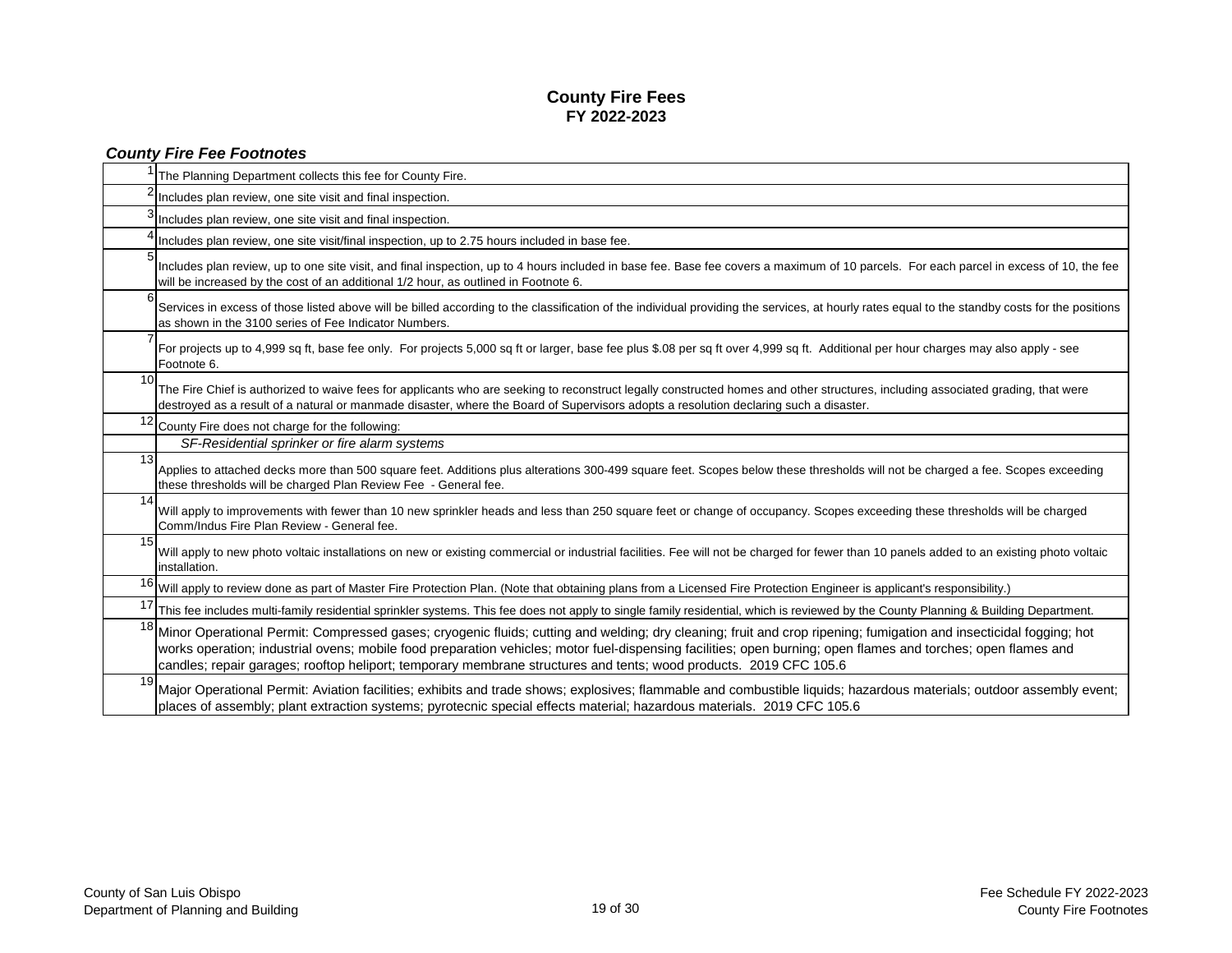#### **Clerk Recorder Fees FY 2022-2023**

| <b>Fee Code</b> | <b>Fee Description</b>                         | <b>Total Fee</b> |    |
|-----------------|------------------------------------------------|------------------|----|
| Z17             | Environmental Document/Clerk Filing            |                  | 50 |
| Z04             | <b>SB2 Affordable Housing and Jobs Act Fee</b> |                  | 75 |

CONTACT: Clerk Recorder's Office, San Luis Obispo (805) 781-5080 Clerk Recorder's Office, Atascadero (805) 461-6041 [http://www.slocounty.ca.gov/Departments/Clerk-Recorder/Forms-Documents/Fees](http://www.slocounty.ca.gov/Departments/Clerk-Recorder/Forms-Documents/Fees/Fee-Schedule.aspx)/Fee-Schedule.aspx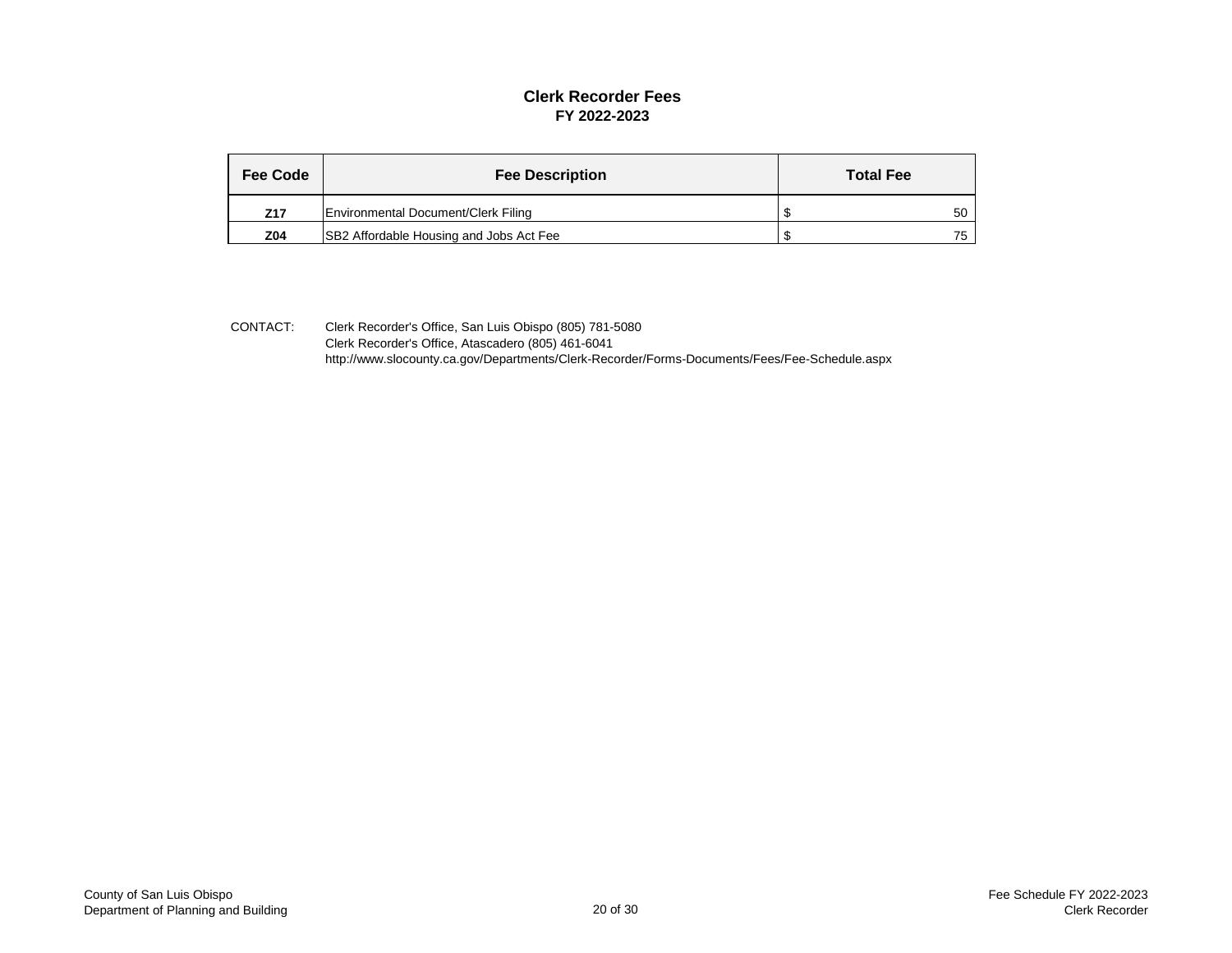#### **Environmental Health Fees**

#### **FY 2022-2023**

| <b>Fee Code</b> |                                                        | <b>Total Fee*</b> |       |  |  |  |
|-----------------|--------------------------------------------------------|-------------------|-------|--|--|--|
|                 | <b>Fee Description</b>                                 |                   |       |  |  |  |
| <b>X58 A,B</b>  | Adjustments and Variances - Title 19, 21 and 22        | \$                | 641   |  |  |  |
| <b>X70 G,H</b>  | Certificate of Compliance Review                       | \$                | 443   |  |  |  |
| <b>X57 A,B</b>  | Development Plan/CUP                                   | \$                | 880   |  |  |  |
| <b>X56 A,B</b>  | Environmental Impact Notice of Preparation             | \$                | 688   |  |  |  |
| <b>X61 A,B</b>  | <b>General Plan Amendment</b>                          | \$                | 813   |  |  |  |
| <b>X70 A,B</b>  | Lot Line Adjustments                                   | \$                | 688   |  |  |  |
| <b>X60 A,B</b>  | Minor Use Permit                                       | \$                | 790   |  |  |  |
| <b>X68 A,B</b>  | Parcel Maps (Private Water and Onsite Sewage Disposal) | \$                | 1,984 |  |  |  |
| <b>X67 A,B</b>  | Parcel Maps (Public Water and Onsite Sewage Disposal)  | \$                | 1,220 |  |  |  |
| <b>X66 A,B</b>  | Parcel Maps (Public Water and Sewer)                   | \$                | 951   |  |  |  |
| <b>X70 C,D</b>  | Pre-application Meeting - Planning Division            | \$                | 573   |  |  |  |
| <b>X65 A,B</b>  | Shared Water Systems (2-4 connections)                 | \$                | 500   |  |  |  |
| <b>X61 C,D</b>  | <b>Specific Plan Amendments</b>                        | \$                | 813   |  |  |  |
| <b>X55 A,B</b>  | <b>Statements and Reviews (EIRs)</b>                   | \$                | 2,693 |  |  |  |
| <b>X59 C,D</b>  | Subdivision Amendment - Title 19, 21 and 22            | \$                | 150   |  |  |  |
| <b>X64 A,B</b>  | Tract Map (Private Water and Onsite Sewage Disposal)   | \$                | 2,997 |  |  |  |
| X62 A,B         | Tract Map (Public Water and Public Sewer)              | \$                | 1,396 |  |  |  |
| X63 A,B         | Tract Maps (Public Water and Onsite Sewage Disposal)   | \$                | 2,052 |  |  |  |
| <b>X59 E,F</b>  | Verification of Primary Drinking Water Stds            | \$                | 217   |  |  |  |

**\* A \$ 146 hourly rate fee is added to projects requiring more than the projected average number of staff hours.**

**\*\* Accounting Transfer Fee (ATF) = \$ 4**

CONTACT: Allen Work (805) 781-5596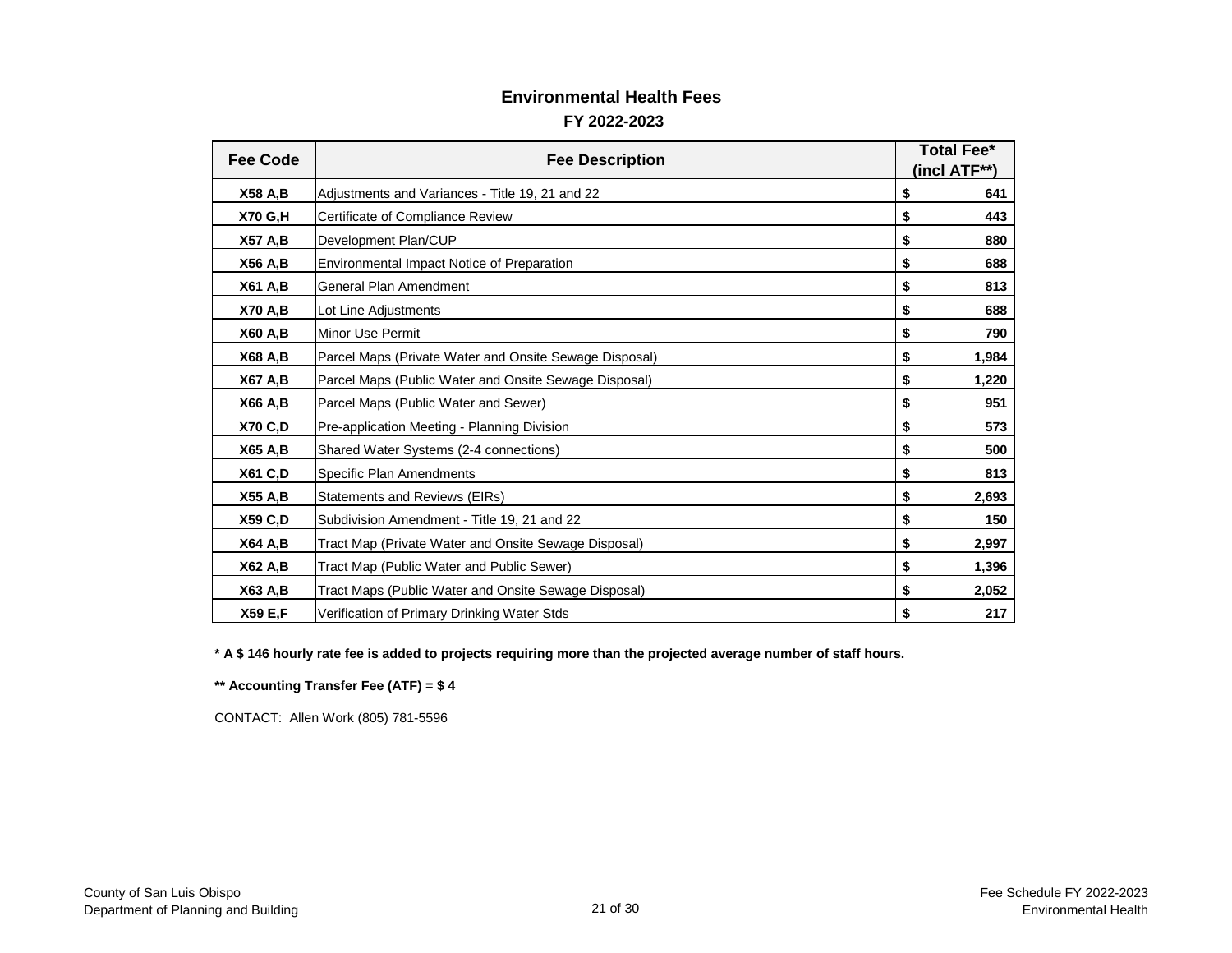#### **Parks and Recreation Fees FY 2022-2023**

| <b>Fee Code</b> | <b>Fee Description</b> | <b>Total Fee</b><br>$(incl ATF*)$ |  |  |  |  |
|-----------------|------------------------|-----------------------------------|--|--|--|--|
| <b>G11A,B</b>   | <b>Parks Review</b>    |                                   |  |  |  |  |

**\* Accounting Transfer Fee (ATF) = \$ 4**

CONTACT: Louanne Vane 781-1184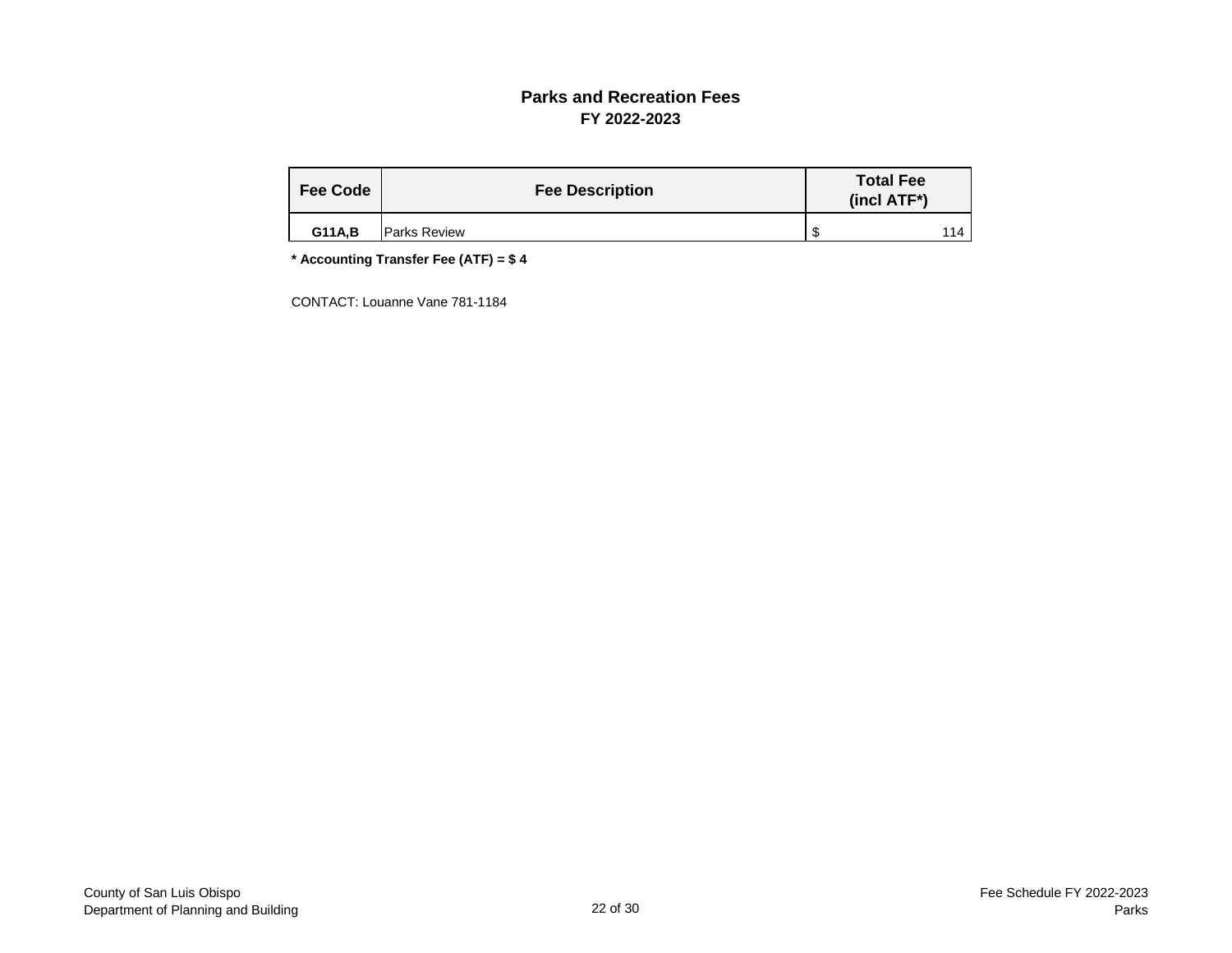#### **Public Works Fees FY 2022-2023**

|                 |                                                                            |                                              |       | ** See Public Works Footnote 3 |
|-----------------|----------------------------------------------------------------------------|----------------------------------------------|-------|--------------------------------|
| <b>Fee Code</b> | <b>Fee Description</b>                                                     | <b>Total Fee (incl</b><br>ATF <sup>*</sup> ) |       | <b>Notes</b>                   |
| <b>X75A,B</b>   | Building Permit Review - Residential                                       | \$                                           | 292   | plus optional C & I Agreement  |
| <b>X76A,B</b>   | Building Permit Review - Commercial                                        | \$                                           | 349   | plus optional C & I Agreement  |
| X77A,B          | <b>Building Permit Review - Grading</b>                                    | \$                                           | 349   | plus optional C & I Agreement  |
| <b>X78A,B</b>   | Building Permit Review - Solar                                             | \$                                           | 62    | plus optional C & I Agreement  |
| <b>X72A,B</b>   | Certificate of Compliance (Conditional) - Application (Non-LLA)            | \$                                           | 278   |                                |
| <b>X73A,B</b>   | Conditional Use Permit (CUP) Applications                                  | \$                                           | 1,904 |                                |
| <b>X45A,B</b>   | Curb and Gutter Waivers - Title 22 and 23                                  | \$                                           | 245   |                                |
| <b>X40A,B</b>   | Lot Line Adjustment Application                                            | \$                                           | 303   |                                |
| <b>X20A,B</b>   | Minor Use Permit Applications                                              | \$                                           | 459   |                                |
| <b>X41A,B</b>   | Parcel Map Applications (Application review through tentative<br>approval) | \$                                           | 1,084 |                                |
| X21A,B          | Pre-application Meeting                                                    | \$                                           | 199   |                                |
| X44C, D         | <b>Tract Map Applications</b>                                              | S                                            | 1,084 |                                |

**\* Accounting Transfer Fee (ATF) = \$ 4**

**\*\* Public Works Footnote 3 - Refunds: Refund of any portion of fee(s) for withdrawn or partially completed projects shall be determined by the Director of Public Works, or his designee, based on code requirements and/or his appraisal of the cost of staff work.**

CONTACT: Harold Wright (805) 781-5462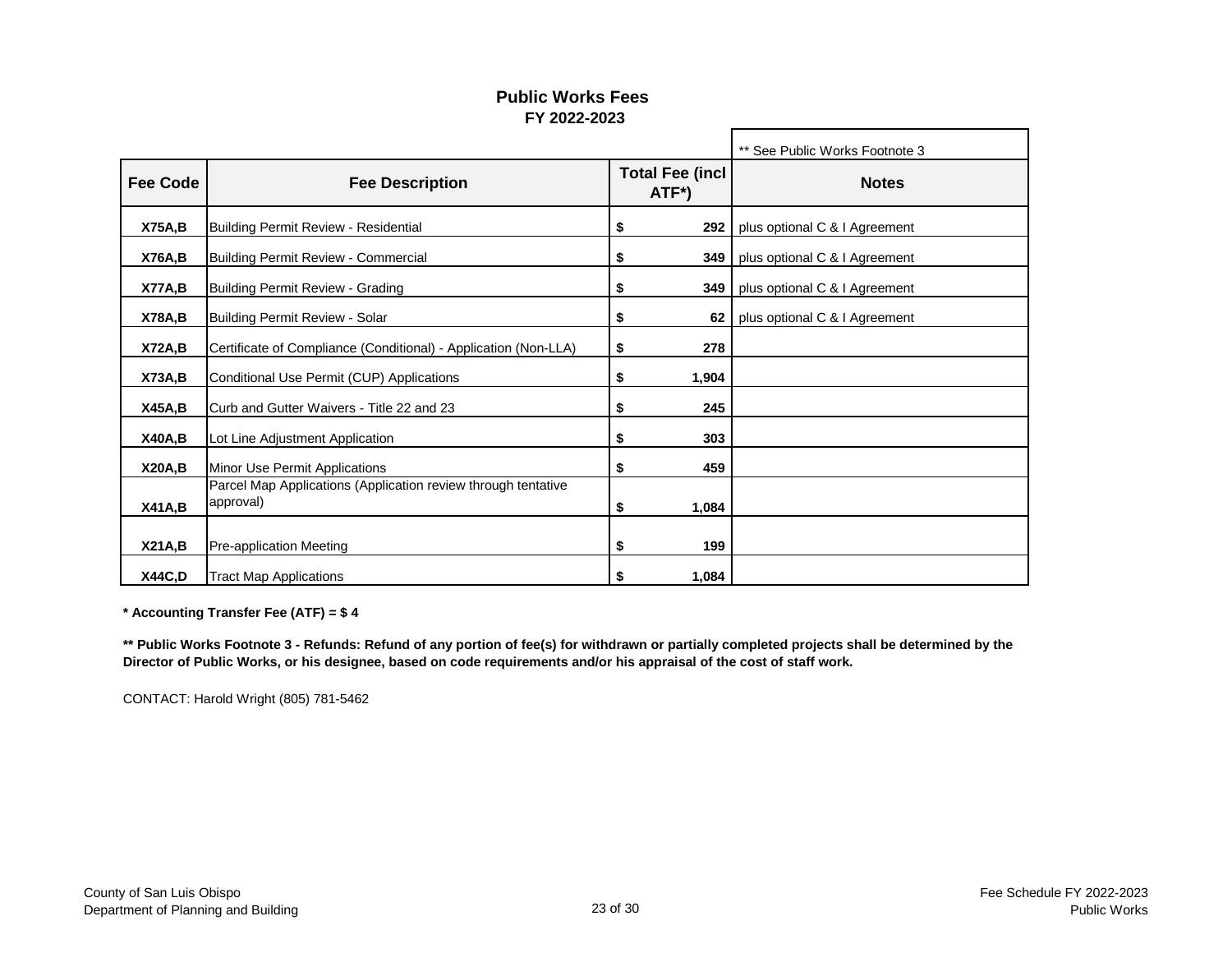## **Public Facility Fees**

#### **Effective January 1, 2022**

| <b>FEE</b>  |                                           |                           |              |                           |              |                           |                |                           |               |                           |                |                           |             |              |                           | <b>TOTAL W/O</b> |
|-------------|-------------------------------------------|---------------------------|--------------|---------------------------|--------------|---------------------------|----------------|---------------------------|---------------|---------------------------|----------------|---------------------------|-------------|--------------|---------------------------|------------------|
| <b>CODE</b> |                                           |                           | <b>GOV'T</b> |                           | <b>ADMIN</b> |                           | <b>SHERIFF</b> |                           | <b>PARK</b> * |                           | <b>LIBRARY</b> |                           | <b>FIRE</b> | <b>TOTAL</b> |                           | <b>FIRE</b>      |
| <b>ZSFR</b> | <b>SINGLE FAMILY RESIDENCE - Per Unit</b> |                           |              |                           |              |                           |                |                           |               |                           |                |                           |             |              |                           |                  |
|             | <b>AVILA SFR</b>                          | \$                        | 1,144        | $\mathfrak{S}$            | 151          | $\mathcal{S}$             | 764            | $\mathfrak{S}$            | 2,644         | $\mathfrak{S}$            | 767            | \$                        | 2,232       | \$<br>7,702  | \$                        | 5,425            |
|             | <b>COUNTY SFR</b>                         | $\mathfrak{L}$            | 1,144        | \$                        | 151          | $\boldsymbol{\mathsf{S}}$ | 764            | $\mathfrak{S}$            | 2,644         | $\$\$                     | 767            | \$                        | 2,232       | \$<br>7,702  | \$                        | 5,425            |
|             | <b>CAYUCOS SFR</b>                        | \$                        | 1,144        | $\mathfrak{F}$            | 151          | $\boldsymbol{\mathsf{S}}$ | 764            | $\boldsymbol{\mathsf{S}}$ | 2,644         | $\boldsymbol{\mathsf{S}}$ | 767            | \$                        | 2,232       | \$<br>7,702  | \$                        | 5,425            |
|             | <b>CAMBRIA SFR</b>                        | \$                        | 1,144        | $\mathfrak{S}$            | 151          | \$                        | 764            | $\mathfrak{S}$            | 2,644         | $\$\$                     | 767            | \$                        | 2,232       | \$<br>7,702  | \$                        | 5,425            |
|             | <b>SAN MIGUEL SFR</b>                     | \$                        | 1,144        | \$                        | 151          | $\boldsymbol{\mathsf{S}}$ | 764            | \$                        | 2,644         | $\$\$                     | 767            | \$                        | 2,232       | \$<br>7,702  | \$                        | 5,425            |
| <b>ZMFR</b> | <b>MULTI-FAMILY RESIDENCE - Per Unit</b>  |                           |              |                           |              |                           |                |                           |               |                           |                |                           |             |              |                           |                  |
|             | <b>AVILA MFR</b>                          | $\boldsymbol{\mathsf{S}}$ | 797          | $\boldsymbol{\mathsf{S}}$ | 106          | $\boldsymbol{\mathsf{S}}$ | 531            | $\boldsymbol{\mathsf{S}}$ | 1,859         | $\boldsymbol{\mathsf{S}}$ | 550            | $\mathfrak{S}$            | 1,552       | \$<br>5,395  | \$                        | 3,812            |
|             | <b>COUNTY MFR</b>                         | $\boldsymbol{\mathsf{S}}$ | 797          | $\boldsymbol{\mathsf{S}}$ | 106          | $\boldsymbol{\mathsf{S}}$ | 531            | \$                        | 1,859         | \$                        | 550            | \$                        | 1,552       | \$<br>5,395  | \$                        | 3,812            |
|             | <b>CAYUCOS MFR</b>                        | \$                        | 797          | \$                        | 106          | \$                        | 531            | \$                        | 1,859         | $\$\$                     | 550            | \$                        | 1,552       | \$<br>5,395  | \$                        | 3,812            |
|             | <b>CAMBRIA MFR</b>                        | $\boldsymbol{\mathsf{S}}$ | 797          | \$                        | 106          | \$                        | 531            | \$                        | 1,859         | \$                        | 550            | $\$\$                     | 1,552       | \$<br>5,395  | \$                        | 3,812            |
|             | <b>SAN MIGUEL MFR</b>                     | \$                        | 797          | \$                        | 106          | \$                        | 531            | \$                        | 1,859         | \$                        | 550            | \$                        | 1,552       | \$<br>5,395  | \$                        | 3,812            |
| <b>ZOFC</b> | OFFICE - Per 1000 Sq Ft                   |                           |              |                           |              |                           |                |                           |               |                           |                |                           |             |              |                           |                  |
|             | <b>AVILA OFFICE</b>                       | $\boldsymbol{\mathsf{S}}$ | 894          | \$                        | 68           | $\boldsymbol{\mathsf{S}}$ | 597            |                           |               | \$                        | 173            | $\$\$                     | 1,745       | \$<br>3,477  | \$                        | 1,697            |
|             | <b>COUNTY OFFICE</b>                      | \$                        | 894          | \$                        | 68           | \$                        | 597            |                           |               | $\boldsymbol{\theta}$     | 173            | \$                        | 1,745       | \$<br>3,477  | \$                        | 1,697            |
|             | <b>CAYUCOS OFFICE</b>                     | \$                        | 894          | $\mathfrak{S}$            | 68           | $\boldsymbol{\mathsf{S}}$ | 597            |                           |               | \$                        | 173            | \$                        | 1,745       | \$<br>3,477  | $\boldsymbol{\mathsf{s}}$ | 1,697            |
|             | <b>CAMBRIA OFFICE</b>                     | $\boldsymbol{\mathsf{S}}$ | 894          | $\$\$                     | 68           | \$                        | 597            |                           |               | \$                        | 173            | $\mathfrak{P}$            | 1,745       | \$<br>3,477  | \$                        | 1,697            |
|             | <b>SAN MIGUEL OFFICE</b>                  | \$                        | 894          | \$                        | 68           | \$                        | 597            |                           |               | \$                        | 173            | \$                        | 1,745       | \$<br>3,477  | \$                        | 1,697            |
| <b>ZCOM</b> | <b>COMMERCIAL - Per 1000 Sq Ft</b>        |                           |              |                           |              |                           |                |                           |               |                           |                |                           |             |              |                           |                  |
|             | <b>AVILA COMMERCIAL</b>                   | $\boldsymbol{\mathsf{S}}$ | 403          | $\mathfrak{S}$            | 31           | $\boldsymbol{\mathsf{S}}$ | 269            |                           |               | \$                        | 78             | $\boldsymbol{\mathsf{S}}$ | 787         | \$<br>1,568  | \$                        | 765              |
|             | <b>COUNTY COMMERCIAL</b>                  | $\mathfrak{S}$            | 403          | $\mathfrak{F}$            | 31           | $\boldsymbol{\mathsf{S}}$ | 269            |                           |               | $\boldsymbol{\mathsf{S}}$ | 78             | $\boldsymbol{\mathsf{S}}$ | 787         | \$<br>1,568  | \$                        | 765              |
|             | <b>CAYUCOS COMMERCIAL</b>                 | $\boldsymbol{\mathsf{S}}$ | 403          | \$                        | 31           | \$                        | 269            |                           |               | \$                        | 78             | \$                        | 787         | \$<br>1,568  | \$                        | 765              |
|             | <b>CAMBRIA COMMERCIAL</b>                 | \$                        | 403          | \$                        | 31           | \$                        | 269            |                           |               | \$                        | 78             | \$                        | 787         | \$<br>1,568  | \$                        | 765              |
|             | <b>SAN MIGUEL COMMERCIAL</b>              | $\mathfrak{D}$            | 403          | $\mathfrak{S}$            | 31           | $\mathbb{S}$              | 269            |                           |               | $\mathfrak{S}$            | 78             | $\mathfrak{S}$            | 787         | \$<br>1,568  | \$                        | 765              |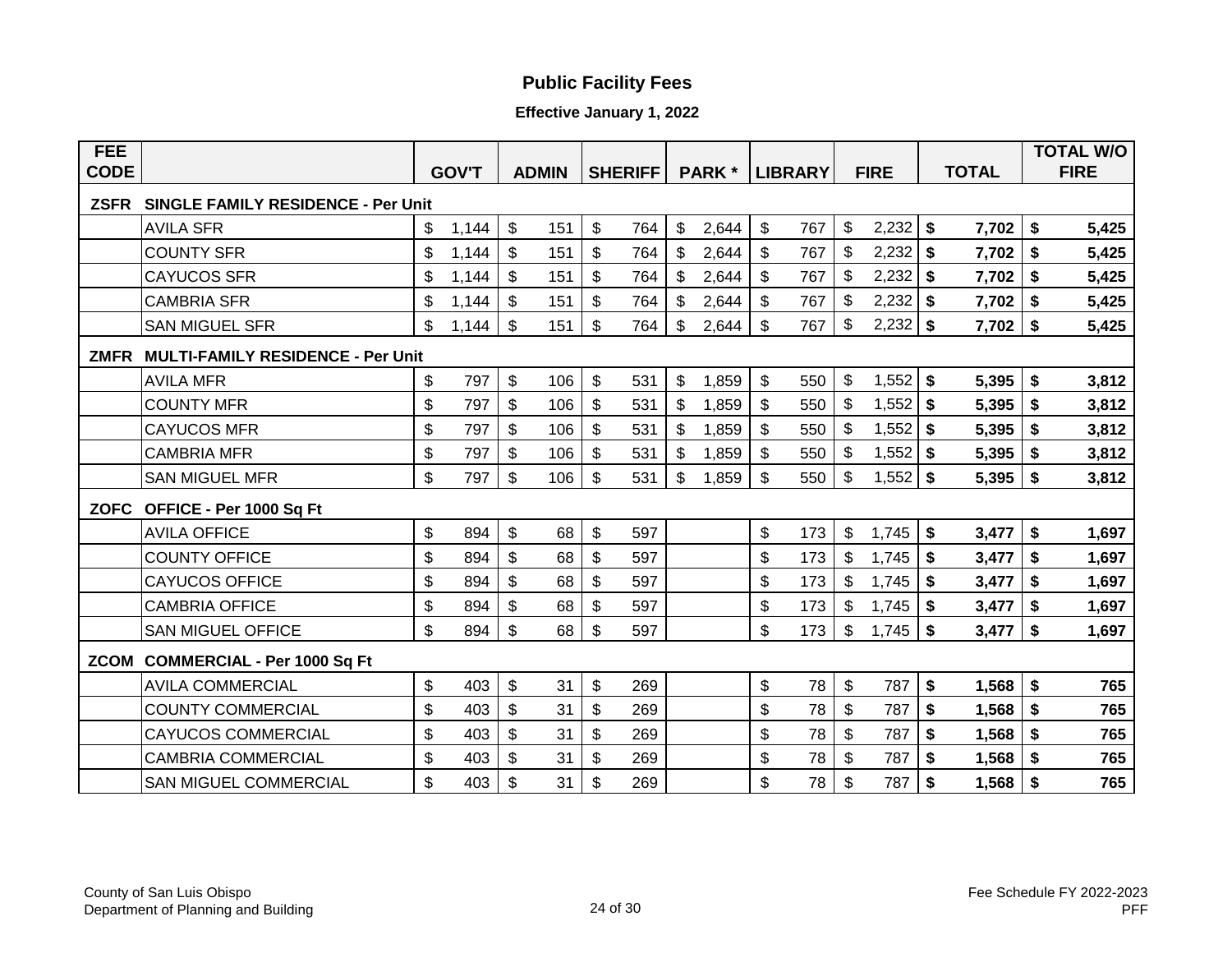#### **Public Facility Fees**

**Effective January 1, 2022**

| <b>FEE</b><br><b>CODE</b> |                                    | <b>GOV'T</b> |     | <b>ADMIN</b> |    | <b>SHERIFF</b> |     | <b>PARK</b> | <b>LIBRARY</b> |    | <b>FIRE</b> |     | <b>TOTAL</b> |       |      | <b>TOTAL W/O</b><br><b>FIRE</b> |
|---------------------------|------------------------------------|--------------|-----|--------------|----|----------------|-----|-------------|----------------|----|-------------|-----|--------------|-------|------|---------------------------------|
| <b>ZIND</b>               | <b>INDUSTRIAL - Per 1000 Sq Ft</b> |              |     |              |    |                |     |             |                |    |             |     |              |       |      |                                 |
|                           | <b>AVILA INDUSTRIAL</b>            |              | 287 |              | 22 |                | 192 |             |                | 56 |             | 562 |              | 1,119 | 'S   | 546                             |
|                           | <b>COUNTY INDUSTRIAL</b>           | \$           | 287 |              | 22 |                | 192 |             | \$             | 56 |             | 562 |              | 1,119 | " \$ | 546                             |
|                           | <b>CAYUCOS INDUSTRIAL</b>          | \$           | 287 | J            | 22 | \$             | 192 |             | \$             | 56 | 8           | 562 |              | 1,119 | l S  | 546                             |
|                           | <b>CAMBRIA INDUSTRIAL</b>          | \$           | 287 |              | 22 | - \$           | 192 |             | \$             | 56 |             | 562 |              | 1,119 |      | 546                             |
|                           | <b>SAN MIGUEL INDUSTRIAL</b>       |              | 287 |              | 22 |                | 192 |             | \$             | 56 |             | 562 |              | 1,119 |      | 546                             |

Fire Fees are paid directly to Templeton Community Services District for Templeton, and Cambria Community Services District for Cambria.

\* Park fees are composed of Land and Development. Those lots which paid a Quimby Fee are exempt from the land portion.

**Note:** Applicant may request a deferral for payment of Public Facility Fees until the building is finalized. Should this request be approved, a deposit of 20% is required.

**Note:** Affordable housing units meeting the definition of extremely low-income, very low-income, and lowerincome as set forth in Land Use Ordinance Section 22.12.070 and Coastal Zone Land Use ordinance Section 23.04.094 are exempt from the payment of public facilities fees.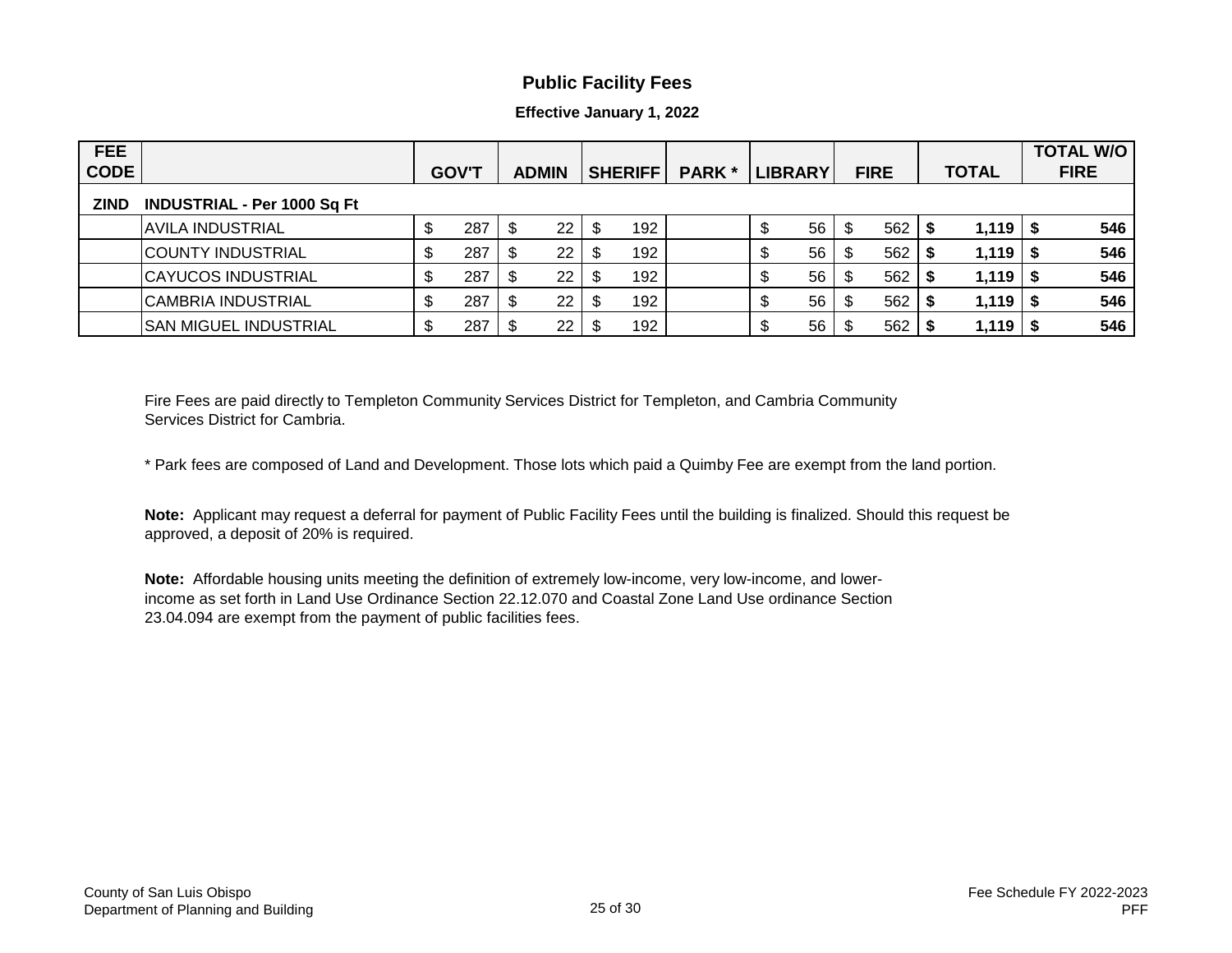#### **Footnotes FY 2022-2023**

- 1 ) The department wishes to recover the full cost of service (including consultant cost) for all major projects, peer reviews and/or technical reports. If the processing cost of an application, including environmental review or administering the conditions of approval, will be substantially in excess of the fee/deposit, which is collected at intake, the applicant may be notified before the project is scheduled for public hearing that the total processing cost will be determined by full cost recovery techniques and that additional charges (invoices) may be forthcoming. Invoices not paid within 30 days of billing will have all processing of the project stop until the invoice is paid in full. This option can also be used where the department determines that processing costs will be substantially less than the original fee/deposit. In this case, the unused portion of the fee/deposit will be refunded. Billing for Land Use/ Division Applications will be at the Department's hourly rate for Planning (currently \$142/per hour). Billing for Building permit applications will be at the Department's hourly rate for Building (currently \$133/per hour). These rates will be charged at 1.5 times these hourly rates when work is performed during overtime conditions at the applicant's request. The deposit will be collected on building permits at intake. Billing for peer review and for consultant review will be at actual consultant hourly rate and 30% of consultant invoice amounts for the department's cost for consultant project management.
- 2 ) The Department wishes to recover the full cost of staff time required to resolve land use violation cases that do not require issuance of a land use permit. The Department shall notify the property owner at the time a violation is verified to exist. The total administrative cost of resolving the enforcement case will be determined by full cost recovery techniques, and the property owner will be billed accordingly.
- 3 ) A refund of any unused portion of fees for withdrawn or partially completed projects shall be determined by the Planning Director based on code requirements and/or an appraisal of the cost of staff work up to the time the project is withdrawn. Any fee erroneously paid or collected will be refunded in full or credited in full to the correct fee. All requests for refunds shall be in writing from the property owner or designee as listed on the application as originally filed with the department, with the refund paid only to that owner.
- 4 ) The Planning Director is delegated the authority to grant fee waiver requests for land use and construction permits on development projects that are proposed by volunteer, community and nonprofit organizations for the benefit of an entire community when the project satisfies the following criteria. This policy does not apply to requests for general plan amendments.

a. The proposed project will be available for use by the public at-large, and it is likely that the project will be used or will benefit more than residents of the immediate vicinity; *and*

- b. The project will be of obvious public benefit. Evidence of public benefit may include but is not limited to:
- 1. The project meets a need previously identified or recognized by the Board of Supervisors.
- 2. The project replaces another facility that previously provided benefit.
- 3. The project provides a facility not presently available in the community.
- 4. The project has generated substantial, obvious community support.
- 5. The project would reduce other County costs or increase other County revenues.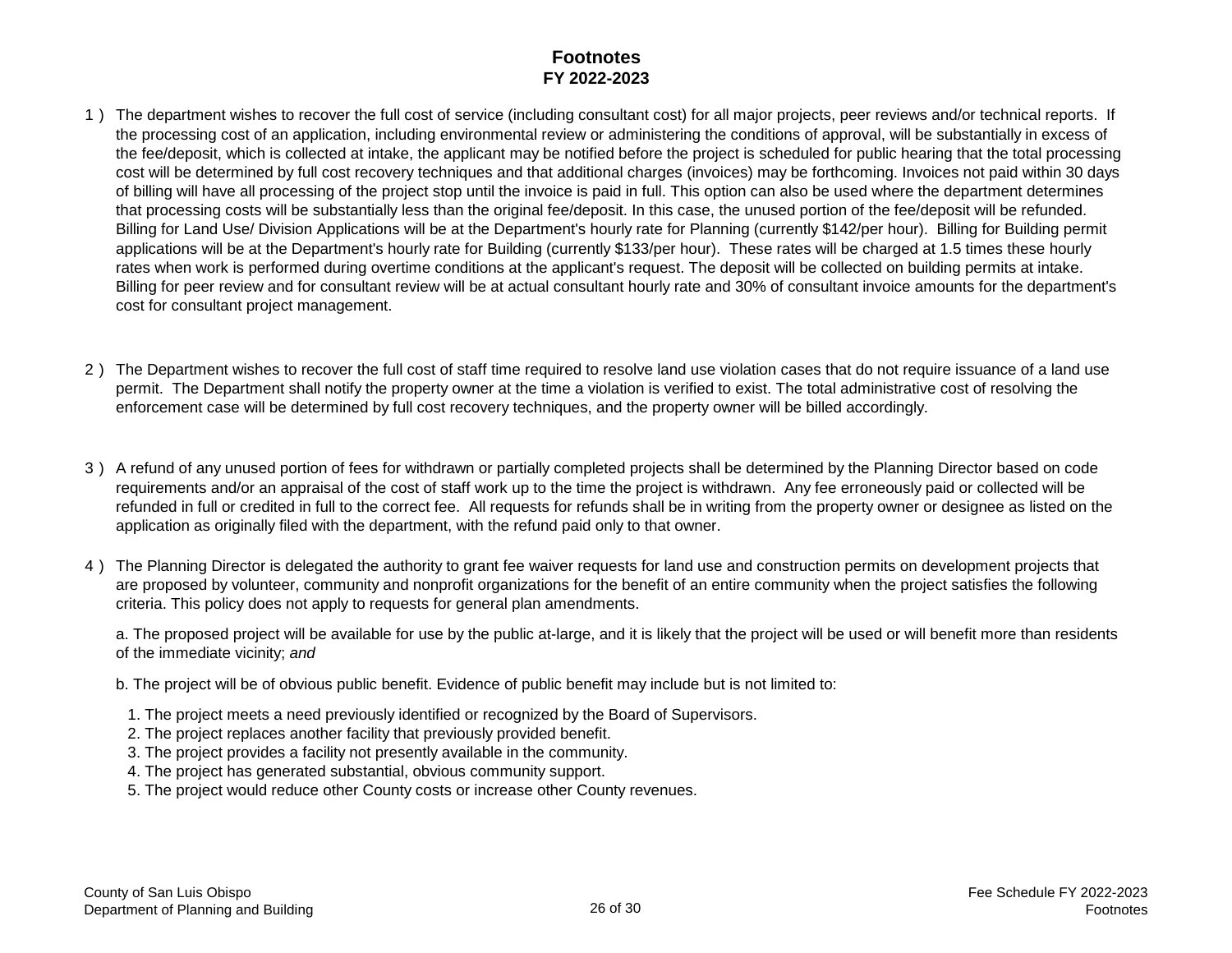#### 4 ) Continued

c. The fee(s) to be waived will not exceed a total of \$5,000.

d. The Planning Director's decisions may be appealed in writing within ten days to the Board of Supervisors, whose decision will be final.

e. Notwithstanding any other provision of this fee schedule, the Board of Supervisors retains the authority to consider other fee waiver requests when it considers such waivers to be equitable and in the public interest.

- 5 ) The Planning Director is authorized to waive land use, building and environmental review fees for applicants who are seeking to reconstruct legally constructed homes and other structures, including associated grading, that were destroyed as a result of a natural or manmade disaster, where the Board of Supervisors adopts a resolution declaring such a disaster.
- 6 ) If this fee is collected by the Department, the applicant may elect to appeal the decision directly to the California Coastal Commission at no charge per County Code Section 23.01.043.b.3 and the California Code of Regulations Section 13573 and the Public Resources Code Section 30603.
- 7 ) Where dis-establishment of an agricultural preserve is requested concurrently with a General Plan Amendment application of the property, this fee will not be collected and the General Plan amendment fee will instead cover the costs.
- 8 ) The pre-application fee must be paid in advance of the office consultation or site visit. If a subsequent land use or subdivision application is submitted within one year of the pre-application meeting, the pre-application fees will be applied to the land use or subdivision application processing fees.
- 9 ) This fee is only applicable to lot line adjustment applications that meet criteria in County Code Section 21.02.030(d)(1).
- 10 ) Minor Use Permit Tier I fees are charged for the least complex minor use permit applications that do not require any ordinance modifications, or result in less than 50 square-feet of a deck or residential addition.
- 11 ) Minor Use Permit Tier II fees are charged for intermediately complex minor use permit applications that require no more than one ordinance modification, involve accessory structures, and result in less than 500 square-feet of a deck or residential addition.
- 12 ) Minor Use Permit Tier III fees are charged for complex minor use permit applications that require more than one ordinance modification, and result in more than 500 square-feet of a deck or residential addition, more than one acre or site disturbance or impervious surfaces, colocation of wireless communications facilities, and interim management plans for surface mining operations.
- 13 ) Condition Compliance fees cover the costs associated with ensuring compliance with conditions of approval.
- 14 ) Project Modification Tier I This fee applies to revisions that meet the criteria in County Code Section 22.64.050 / 23.02.038. Tier I applies to modifications to lot line adjustments and minor use permits.
- 15 ) Project Modification Tier II This fee applies to revisions that meet the criteria in County Code Section 22.64.050 / 23.02.038. Tier II applies to modifications to conditional use permits, variances, and parcel and tract maps.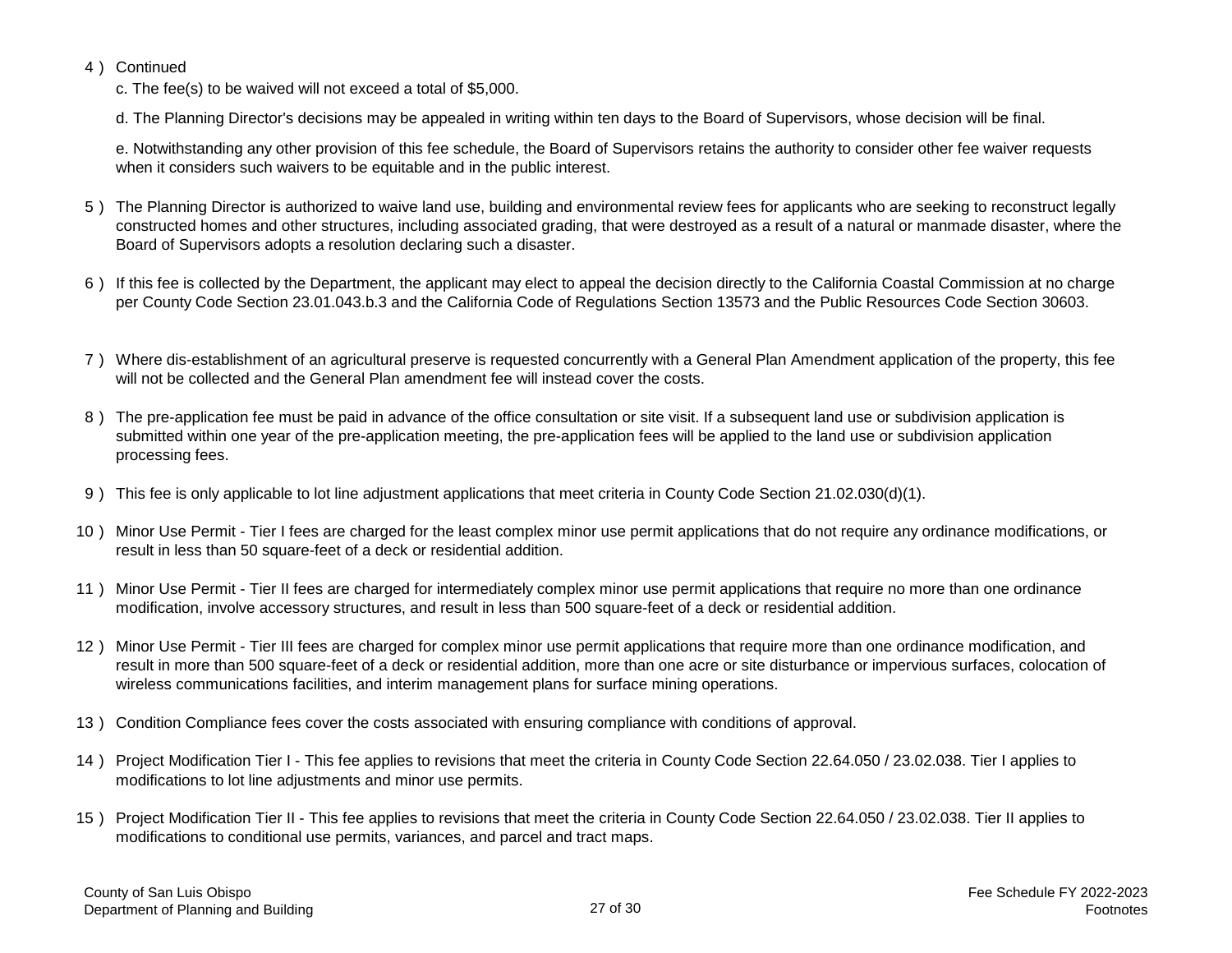- 16 ) The Continuance fee is only charged when the applicant requests the continuance.
- 17 ) The Emergency Permit fee applies to permit applications that are submitted in situations that constitute an "emergency" as defined by County Code Section 23.03.045 and/or 22.62.080.
- 18 ) The Hazardous Tree Removal fee covers the removal of up to five trees at the same location. Each additional tree at the same location costs an additional \$50.00.
- 19 ) The Coastal Zone Tier I add-on fee applies to building permit zoning reviews, lot line adjustment applications, and minor use permit applications in the coastal zone.

The Coastal Zone - Tier II add-on fee applies to conditional use permit applications, variance applications, parcel and tract map applications, conditional certificates of compliance, major grading permits, and general plan / ordinance amendments in the coastal zone.

- 20 ) Coastal Zone Property Request and amendments add on fee represent the department costs of processing Local Coastal Plan and Coastal Zone Land Use Ordinance amendments and coastal area plan update property requests through the California Coastal Commission. These are to be fully recovered through this fee using full cost recovery techniques and the property owner will be billed accordingly.
- 21 ) This add-on fee is collected when a General Plan / Ordinance Amendment also triggers the need to change other general plan elements to maintain internal consistency.
- 22 ) This fee is collected when an application requires review by Airport Land Use Commission.
- 23 ) This fee applies to all Requests for Allocation/Allotments for new residential dwelling units submitted in accordance with the Growth Management Ordinances (Title 26). This fee is non-refundable. This fee also applies to applications for "grandfathered" units in Cambria.
- 24 ) This fee, to be filed concurrently with an application for "Request for Allocation/Allotment" for a new residential dwelling unit, shall be considered a deposit to be credited towards the construction permit fees required by the Building Permit Fees as listed in Section V of this fee schedule. This fee also applies to "grandfathered" units in Cambria.
- 25 ) Effective January 1, 2018, AB1414 provides for a cap on the permit fees local jurisdictions can collect for solar energy systems. To the extent the Planning and Building Department fees exceed the cap, the amount in excess of the cap will be waived.
- 26 ) Building permit and inspection fees exclude requests for modification to mobile home standards or residential density standards. Change to approved use is restricted to requests involving either a new or changed use within buildings already authorized by a previously approved development plan.
- 27) Fees collected for other County budget units or Departments and other agencies are subject to a \$4.00 administrative processing charge for each such transaction.
- 28 ) This fee is applicable to activities that qualify for the Alternative Review Program per County Code Section 22.52.080.B.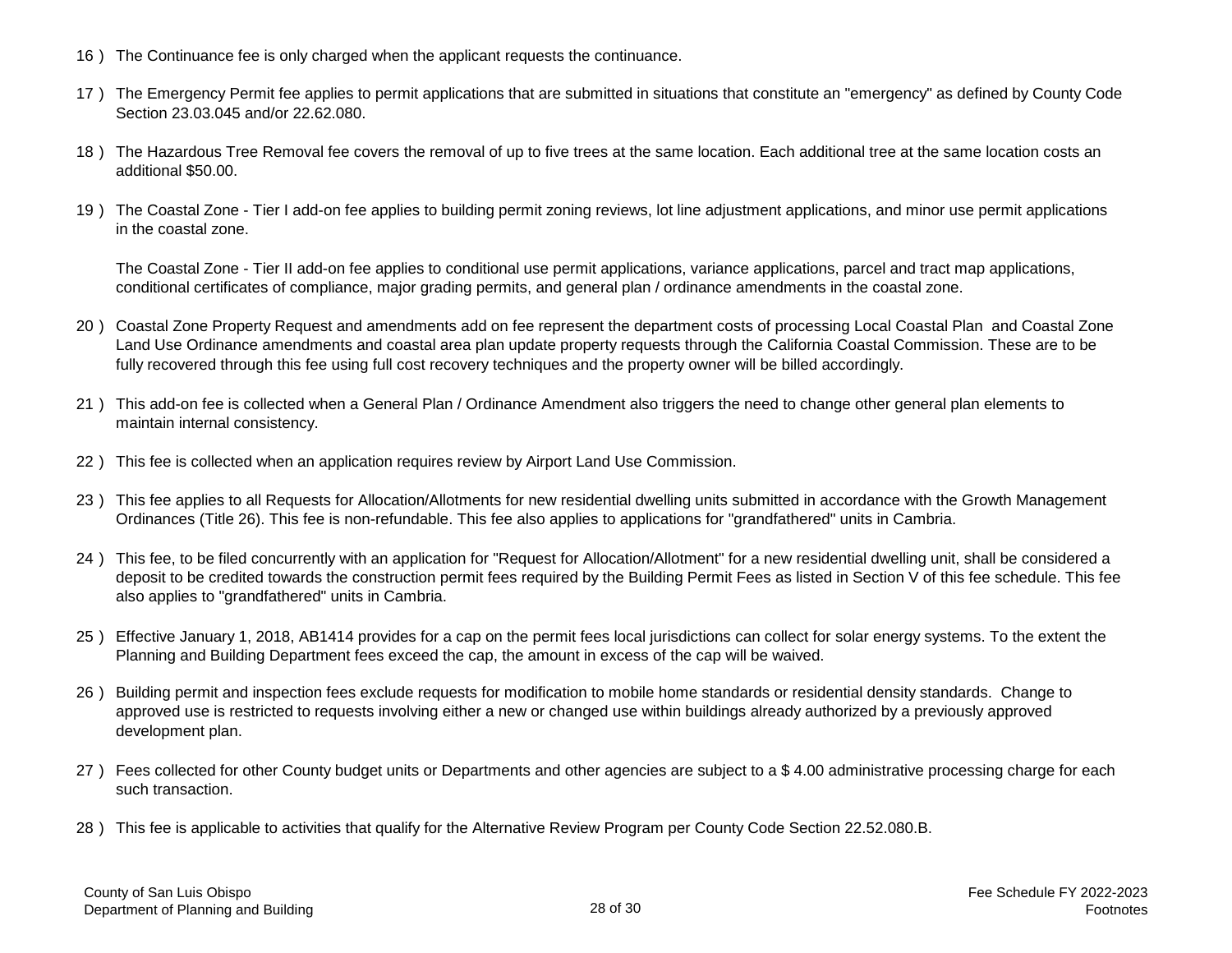- 29 ) This fee is to be collected by the Local Agency Formation Commission (LAFCO) and transferred to the Department of Planning and Building at the time an application is made to LAFCO. The fee will be collected when the LAFCO Executive Director determines that the application needs review by the Department of Planning and Building.
- 30 ) The Lodge Hill erosion control/forest management fee applies to all permits for new dwelling units within the Cambria Monterey Pine Forest Sensitive Resource Area as defined in the North Coast Area Plan of the General Plan. Fee amount established by the California Coastal Commission.
- 31 ) Recording fees are collected to cover the costs of document recording when required. The amount is determined by the County Clerk-Recorder and must be paid to the Department of Planning and Building prior to recording of the document.
- 32 ) Public Facilities Fees are required in accordance with Title 18 of the County Code. The fee amount is determined through an annual review of the program by the Board of Supervisors.
- 33 ) The Parkland "Quimby" fee is based on the estimated average cost for developing one acre of parkland in the County, as determined by the Board of Supervisors in accordance with the provisions of the Real Property Division Ordinance, Chapter 9: Parkland Dedication and/or Fee (Title 21 of the County Code). This fee is based on the adoption by the Board of Supervisors of the "Quimby" Ordinance that requires either dedication of new parkland or the payment of in-lieu fees for new parkland when new subdivisions are proposed. If this fee is to be paid in-lieu of dedicating parkland, the fee is to be paid prior to recordation of the final map.
- 34 ) These fees are only applicable to the Transfer Development Credit programs in accordance with County Code Section 22.04.500.
- 35 ) The record research fee can be used to recover the full cost of services for providing census and statistical information as permitted by the U.S. Bureau of the Census.
- 36 ) The Annual SMARA Program Fee is for the annual inspection, financial assurances cost estimate review and approval, financial assurances mechanism review and approval, record retention and maintenance, and coordination.
- 37 ) During the processing of Land Use Permits/Land Division Applications, the California Environmental Quality Act (CEQA) may allow/require an alternative determination, which may increase/decrease the fee.
- 38 ) The applicant is required by County CEQA Guidelines to pay the entire cost of consultant's services.
- 39 ) The County wishes to recover the full cost for processing projects. A 30% processing fee will be charged for the processing of a mitigation monitoring program, Environmental Impact Report, or Expanded Initial Study. For projects of unusual size and scope, if the Planning Director and the Environmental Coordinator determine that processing costs will be substantially less than or in excess of the fee, the applicant shall be notified that the cost will be determined by either an adjusted percentage based on estimated costs or by full cost recovery techniques, and that additional charges or refunds will be forthcoming. A cost accounting agreement may be required.